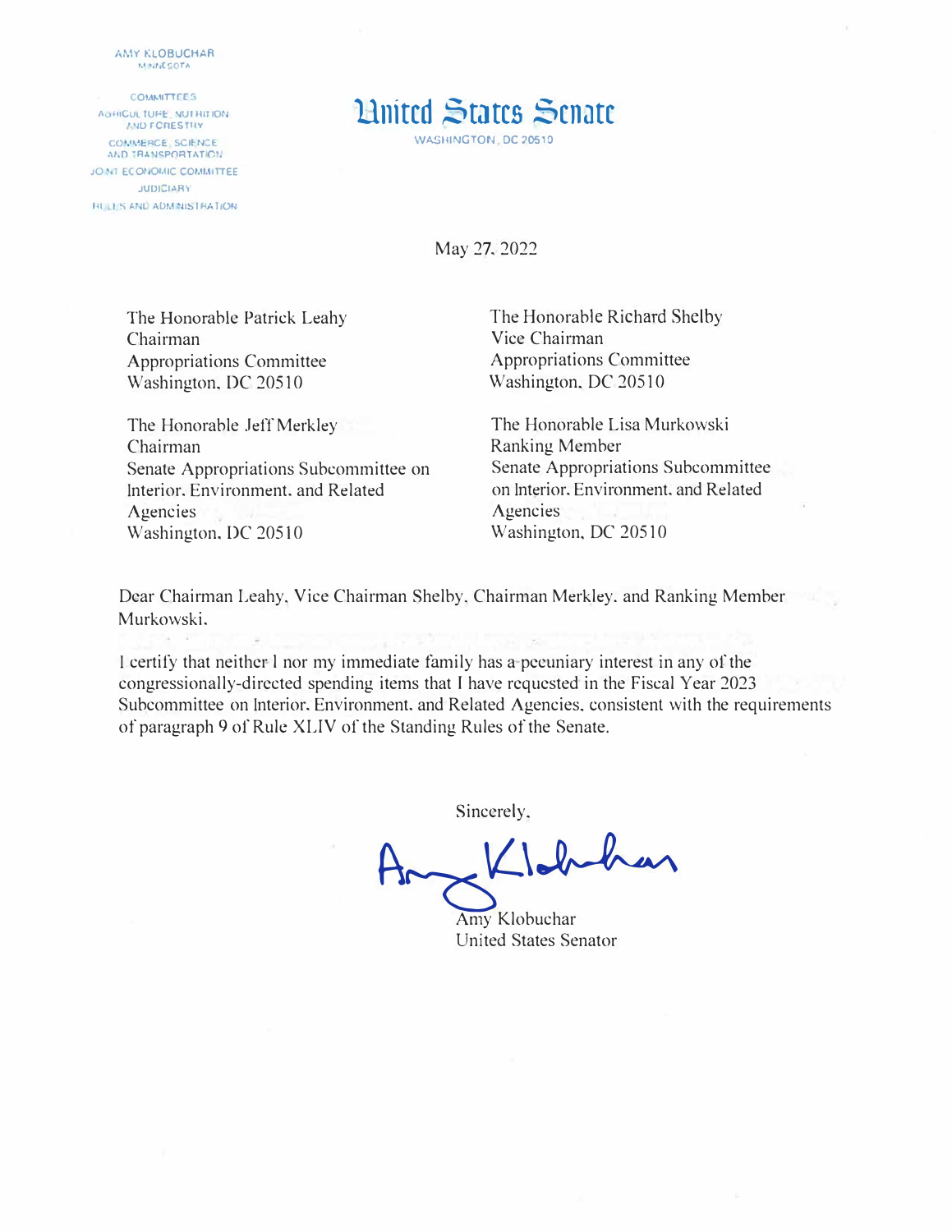## **Klobuchar, Amy(D-MN) Interior and Environment Congressionally Directed Spending Requests**

| <b>Recipient</b><br><b>Name</b>                   | <b>Project Purpose</b>                                                                                                                                                                                                                                                                                                                                                                                                                                                                                                                                                                                                                                                                                                                                                                                                                                                                                                                                                                                                                                                                                                                                                                                                                                                                                                                                                                                                                                                            | <b>Project</b><br>Location | <b>Amount</b><br><b>Requested</b><br>(5000) |
|---------------------------------------------------|-----------------------------------------------------------------------------------------------------------------------------------------------------------------------------------------------------------------------------------------------------------------------------------------------------------------------------------------------------------------------------------------------------------------------------------------------------------------------------------------------------------------------------------------------------------------------------------------------------------------------------------------------------------------------------------------------------------------------------------------------------------------------------------------------------------------------------------------------------------------------------------------------------------------------------------------------------------------------------------------------------------------------------------------------------------------------------------------------------------------------------------------------------------------------------------------------------------------------------------------------------------------------------------------------------------------------------------------------------------------------------------------------------------------------------------------------------------------------------------|----------------------------|---------------------------------------------|
| Preserve<br>Appleton's<br>Heritage, Inc.          | The project is to restore the Appleton Opera House and Historic City Hall<br>which was built in 1895. We received a Minnesota Historical Society Legacy<br>Grant for the preparation of construction documents that will quide us as<br>we work on the critical exterior issues. On the list of critical repairs to keep<br>water out and further damage: tuckpointing and limestone repair, new<br>roof, bell tower masonry repair and louver repair, foundation repairs, and<br>new windows and doors. Other things in the budget: HVAC replacement to<br>prevent mold and make interior conditions possible to rent, and a new<br>elevator (lift), so those with disabilities will be able to have access to the<br>second floor. To do these critical repairs to the specifications of the<br>Minnesota Historical Society requires to expertise of contractors vetted by<br>the architect doing the assessment and to meet the Secretary of the<br>Interior's Standards for the Treatment of Historic Properties.                                                                                                                                                                                                                                                                                                                                                                                                                                                            | Appleton MN                | \$500                                       |
| City of Aurora                                    | "The East Mesabi Joint water project is a multiple phase project which is<br>being designed to eventually provide drinking water to the City of Aurora,<br>Town of White (""TOW""), Hoyt Lakes and Biwabik. (East Mesabi Joint<br>Powers board service District).<br>The East Range Water Board was formed last summer pursuant to a joint<br>powers' agreement (""JPA"") between Aurora and the TOW, with a board<br>consisting of five members-- 3 appointed by Aurora, 2 appointed by TOW.<br>Plans are to expand the JPA and the Board composition as other<br>communities join in the system services.<br>Phase 1 of the project is the construction of the following elements that will<br>initially service Aurora and Town of White customers which is comprised of<br>990 equivalent residential users (ERUs):<br>A new raw water source at Embarrass Mine Lake, at an intake site<br>immediately east of the public water access site on the north side of the<br>Lake;<br>A new raw water transmission line from that intake site to a new water<br>treatment plant (WTP) located immediately adjacent to the City of Aurora's<br>existing water tower.<br>A new treated water distribution line from Pineville to the Scenic Acres<br>development on the shore of Embarrass Lake -- eliminating the current<br>community well system and securing priority points that are needed with<br>the MN Department of Health to facilitate State financing for the Project." | Aurora MN                  | \$4,000                                     |
| City of Beaver<br>Bay                             | Replace a broken water intake pipe and control that was broken in a storm<br>some years ago. Based on a comparison of the materials and pipe<br>protection options, the city proposes to remove the existing raw water<br>intake piping and replace it with HDPE pipe. The project would include<br>anchoring the pipe to the bedrock on the lake bottom and protecting the<br>pipe with concrete mats. The proposed project also includes replacing the<br>water intake structure with a concrete structure with screen, similar to the<br>existing structure. The project includes replacing the entire water intake<br>piping which includes the piping anchored to the bottom of Lake Superior<br>and the on shore section between the shore line and the raw water intake<br>pump.                                                                                                                                                                                                                                                                                                                                                                                                                                                                                                                                                                                                                                                                                           | Beaver Bay<br>MN.          | \$1,020                                     |
| Frazee<br>Community<br>Development<br>Corporation | "The purpose of this project request is to fund a portion of the design and<br>engineering costs of Phase I as a part of the establishment of Wannigan<br>Regional Park, a 175 acre regional park. Elements for design in phase I<br>are an access road extension, utilities, a short term campground of 49<br>sites featuring RV sites as well as individual tent sites, a unique Ojibwe<br>camping experience, a group camping area, canoe / kayak river access,<br>two trailheads, hard and natural surface trails, and picnic shelters and<br>areas.<br>Wannigan Regional Park will be located on the border of the City of Frazee<br>in Burlington Township in Becker County, within a lake country corridor<br>that experiences a lot of tourist traffic. Wannigan Regional Park is<br>comprised of the meeting of three biomes that include coniferous and<br>deciduous forest and oak savanah prairie land which will provide a<br>beautiful and contrasting setting on the Otter Tail River. The park is one<br>mile from Main Street Frazee. The park will act as a hub for the federal<br>North Country National Scenic Trail (hiking); the Otter Tail River State<br>Water Trail (canoeing/kayaking); and the Heartland State Trail.                                                                                                                                                                                                                                  | <b>Becker</b><br>County MN | \$623                                       |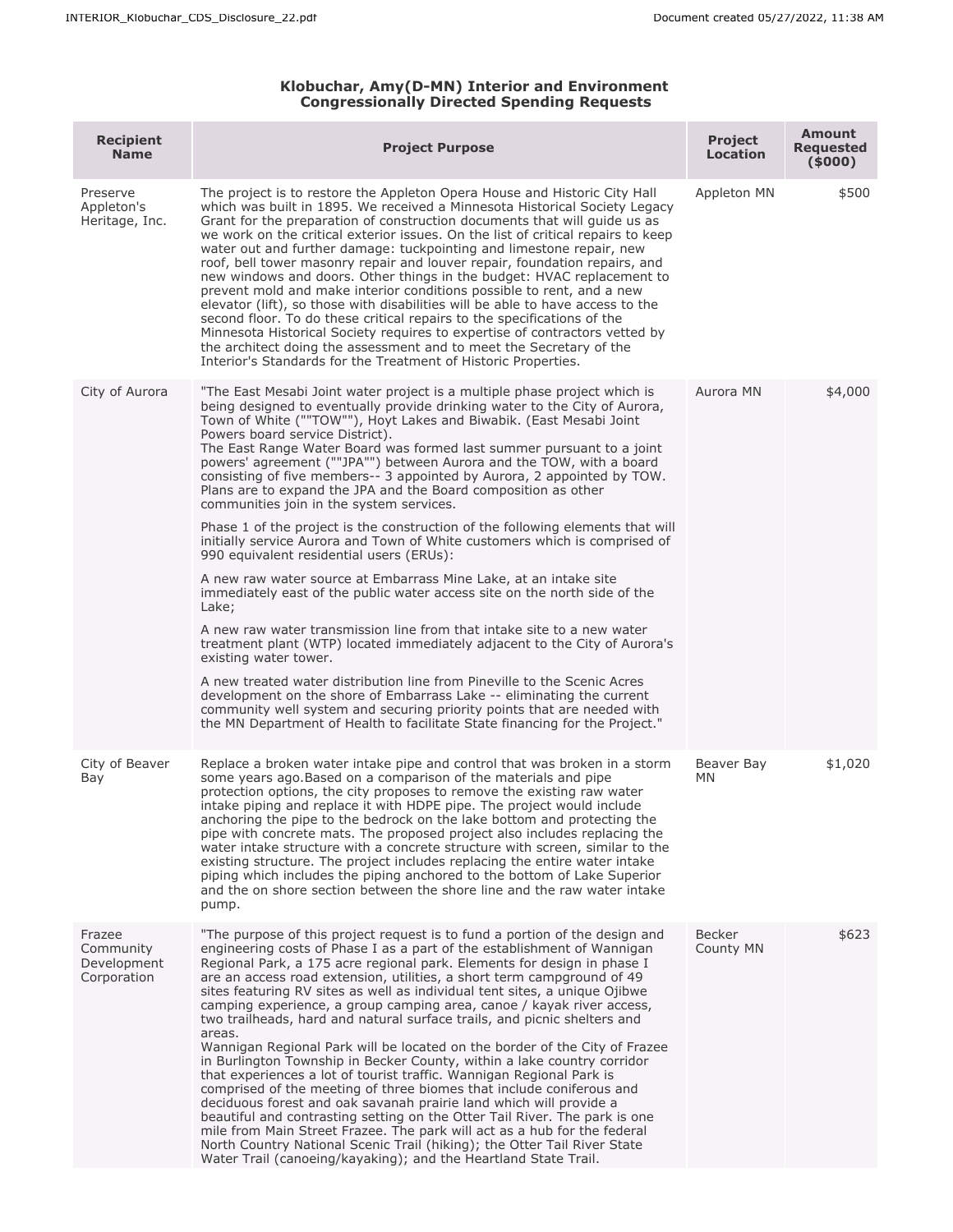|                                 | $\mathbf{H}$                                                                                                                                                                                                                                                                                                                                                                                                                                                                                                                                                                                                                                                                                                                                                                                                                                                                                                                                                                                                                                                                                                                                                                                                                                                                                                                                                                                                                                                  |                         |         |
|---------------------------------|---------------------------------------------------------------------------------------------------------------------------------------------------------------------------------------------------------------------------------------------------------------------------------------------------------------------------------------------------------------------------------------------------------------------------------------------------------------------------------------------------------------------------------------------------------------------------------------------------------------------------------------------------------------------------------------------------------------------------------------------------------------------------------------------------------------------------------------------------------------------------------------------------------------------------------------------------------------------------------------------------------------------------------------------------------------------------------------------------------------------------------------------------------------------------------------------------------------------------------------------------------------------------------------------------------------------------------------------------------------------------------------------------------------------------------------------------------------|-------------------------|---------|
| Northern<br>Township            | "Northern Township and Beltrami County are reguesting funding to install<br>water and sanitary sewer around the Northwest end of Lake Bemidji and<br>for storm water planning for the concurrent CSAH 20 road reconstruction.<br>Northern Township will instal water and sanitary sewer extensions from<br>the City of Bemidji. The water and sanitary sewer extension would start at<br>the termini of facilities on Birchmont Drive and continue north and east<br>along CSAH 21 (Phase 1) and CSAH 20 (Phase 2), ending at Lake Bemidji<br>State Park. The water and sewer project is approximately 3 miles in<br>length.<br>Beltrami County will be reconstructing CSAH 20 (Phase 2) from the<br>intersection with CSAH 21 to the intersection with County Road 414 which<br>is the entrance to Lake Bemidji State Park. The project will include storm<br>sewer, curb and gutter, a multi-use trail along with Northern Township's<br>water and sewer. The road project is approximately 1.5 miles in length.<br>Beltrami County's portion of this funding request is for storm water<br>planning for the project. "                                                                                                                                                                                                                                                                                                                                     | Beltrami<br>County MN   | \$4,200 |
| City of<br>Birchwood<br>Village | The City of Birchwood Village requests \$600,000 for federal funds to cover<br>the costs (design, engineering and road reconstruction) to rebuild a failing<br>lift station that serves the entire city.                                                                                                                                                                                                                                                                                                                                                                                                                                                                                                                                                                                                                                                                                                                                                                                                                                                                                                                                                                                                                                                                                                                                                                                                                                                      | Birchwood<br>Village MN | \$480   |
| City of Boyd                    | "The City of Boyd has infrastructure that is over 40 years old and many<br>portions have reached the end of their useful life due to their advanced<br>age and the deteriorating conditions. Deteriorating and leaking watermain<br>pipe and service saddles have contributed to the loss of approximately<br>30% of the water Boyd residents and businesses have purchased from<br>Lincoln-Pipestone Rural Water (LPRW). Considering the condition of the<br>service saddles and pipe, it is likely that watermain issues will increase in<br>frequency and severity leading to disruptions in service, increased<br>potential for contamination, and costly emergency repairs. A deteriorating<br>and leaking watermain system is environmentally and financially wasteful.<br>Portions of Boyd's storm sewer system are ineffective and have contributed<br>to flooding of both private and public properties in several areas of the<br>City. Continued deterioration of the storm sewer system will increase the<br>intensity and severity of damage to property and safety risk to residents.<br>Replacing the deteriorated storm sewer system will alleviate flooding<br>issues, increase public safety, and reduce the amount of time and<br>resources the City of Boyd spends on maintaining the system and<br>addressing flooding issues. The existing streets are in poor condition and<br>require replacement along with the underground piping." | Boyd MN                 | \$8,104 |
| City of Brooten                 | The City of Brooten, MN needs funding for expanding their drinking water<br>and wastewater service to all the residents within city limits. This project<br>would loop the watermain to help alleviate problems with stagnant water,<br>replace a less than optimal lift station, lower shallow sewer lines to allow<br>for expansion, and construct a well and well house to provide the required<br>capacity for city needs. Additionally, expanding industry (meat processing)<br>in Brooten is needing the infrastructure to support their operations, while<br>the city wants to monitor the wastewater BOD for the safety and<br>well-being of the residents.                                                                                                                                                                                                                                                                                                                                                                                                                                                                                                                                                                                                                                                                                                                                                                                           | Brooten MN              | \$4,680 |
| City of Buhl                    | Water Tower Reconstruction and Infrastructure Expansion (Phase 3) of the<br>City of Buhl's Capital Improvement Project (CIP) consists of the<br>reconstruction of our deteriorating water tower and water infrastructure<br>expansion in our South Industrial Park. The City of Buhl, population 1,000,<br>has completed phase 1 & 2 consisting of replacement of old water and<br>sewer infrastructure throughout the entire City plus a 10-site residential<br>expansion. To date the City has invested over \$8,000,000 in infrastructure<br>upgrades.                                                                                                                                                                                                                                                                                                                                                                                                                                                                                                                                                                                                                                                                                                                                                                                                                                                                                                     | <b>Buhl MN</b>          | \$2,650 |
| City of Calumet                 | The 6th Avenue/Shipka Street water main reconstruction will replace 4"<br>diameter cast iron water main with 8" ductile iron pipe, to increase flows<br>and improve water quality. This line is prone to breaks as recent as last<br>year. The 4th Avenue/Morgan Street water main reconstruction will replace<br>the patched water main that broke in 2014 and drained the elevated water<br>tank for the city.                                                                                                                                                                                                                                                                                                                                                                                                                                                                                                                                                                                                                                                                                                                                                                                                                                                                                                                                                                                                                                              | Calumet MN              | \$800   |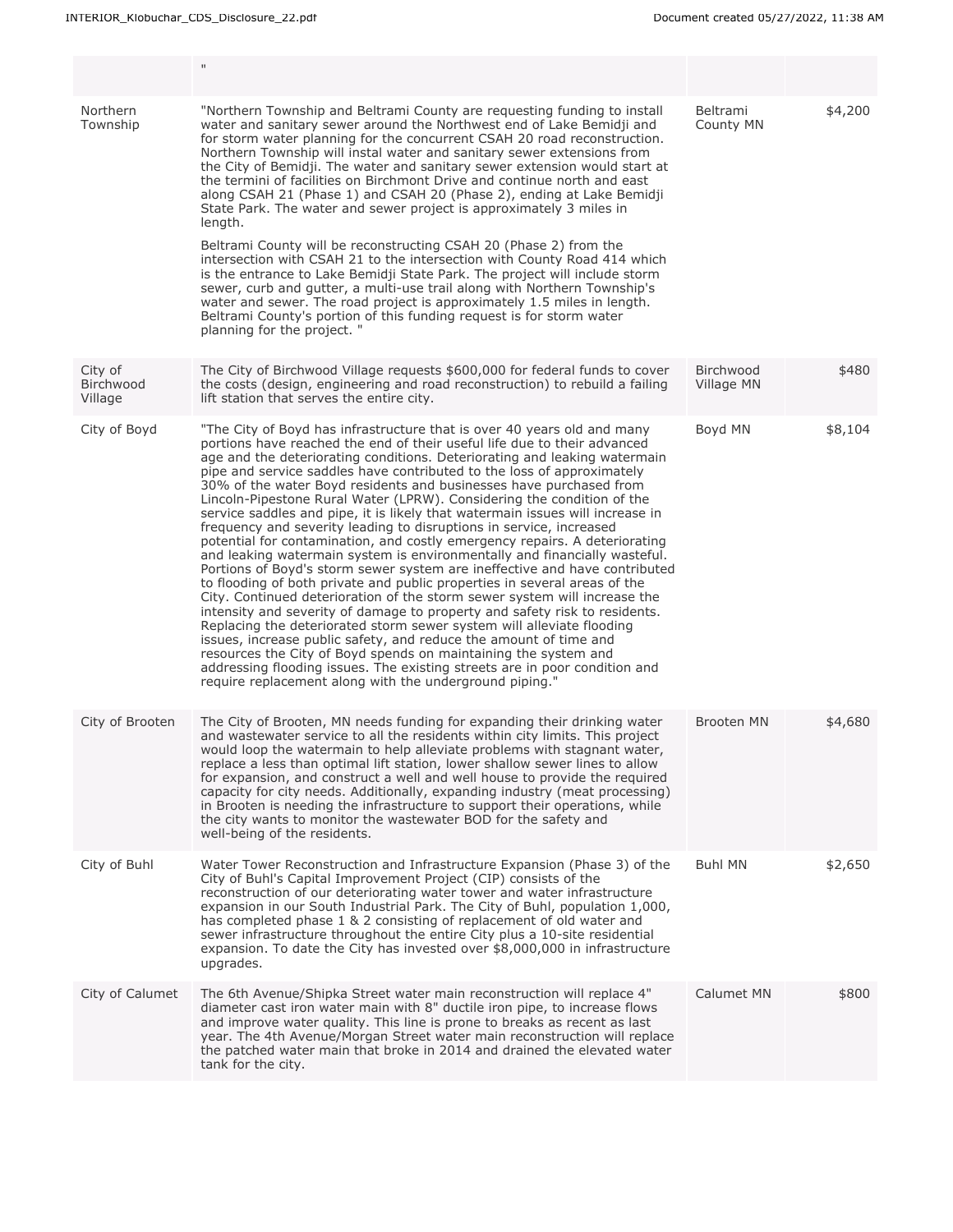| City of<br>Woodbury                                 | Water Main Replacement Project - This is a project that will be shovel<br>ready in 2023. With the approval, design and build out of the Gold Line<br>Bus Rapid Transit (BRT) a large section of the route will be in the City of<br>Woodbury. The route, both dedicated and shared lanes, will be over aging<br>water and sewer infrastructure. While a large section of the sewer<br>infrastructure was rehabilitated by the City of Woodbury in the years<br>preceding the BRT project, the water main now exceeding 50 years in age<br>with documented breaks and failures has not. The BRT project will be<br>addressing portions of the water main upgrades to limit future disruptions<br>to the route. However, sections of water main infrastructure will not be<br>included due to its location resulting in a patch work of new and<br>aging/failing infrastructure. This poses operation and resiliency concerns<br>for the City of Woodbury municipal water system. Completing the entire<br>length of the water main is good governance, builds resiliency in potable<br>water supply, and takes advantage of the disruptions to the community as<br>the BRT project is implemented. | City of<br>Woodbury<br>MN | \$468    |
|-----------------------------------------------------|---------------------------------------------------------------------------------------------------------------------------------------------------------------------------------------------------------------------------------------------------------------------------------------------------------------------------------------------------------------------------------------------------------------------------------------------------------------------------------------------------------------------------------------------------------------------------------------------------------------------------------------------------------------------------------------------------------------------------------------------------------------------------------------------------------------------------------------------------------------------------------------------------------------------------------------------------------------------------------------------------------------------------------------------------------------------------------------------------------------------------------------------------------------------------------------------------|---------------------------|----------|
| City of<br>Clarkfield                               | "The City of Clarkfield, MN needs funding for replacement of existing<br>drinking water, wastewater, stormwater, and street infrastructure. Portions<br>of the existing systems are in the process of being replaced in a USDA<br>Rural Development, MN DEED, MN WIF, MnDOT, and City-funded project,<br>but the remainder of the systems are beyond their useful life and are in<br>very poor condition. The existing drinking water is very hard, and, while<br>safe to drink, is considered by most to be unsatisfactory. The existing<br>streets are in poor condition and require replacement along with the<br>underground piping.<br>In addition to replacing piping and pavement within the City, funds would<br>be used to connect to the Lincoln-Pipestone Rural Water System, which is<br>in the process of expanding its capacity in the area to serve large<br>customers like the City of Clarkfield. This would allow residents of the City<br>of Clarkfield to access much higher quality water than is available from<br>their existing municipal wells and treatment plant."                                                                                                     | Clarkfield<br><b>MN</b>   | \$8,520  |
| City of Cloquet                                     | The City of Cloquet's Lake Superior Waterline is a 20-mile-long water<br>transmission system, which pumps water from Lake Superior to Cloquet,<br>Minnesota. The system began operations in 1969 and its primary use<br>today is to provide approximately 10-12 million gallons per day of raw<br>process water to the Sappi papermill. Other critical functions include fire<br>protection for Midway and Thomson townships, and an emergency back-up<br>supply to Cloquet's potable water system. At 50 years in age, most of this<br>infrastructure remains original and is in need of significant investment.<br>Critical improvements necessary in the next 2-3 years include electrical<br>system replacement at both pump stations and recoating of the two at<br>grade reservoirs. These critical points of failure have the potential to shut<br>down operations for weeks at time resulting in millions of dollars in impact<br>to the regions economy including 3,500 jobs across the region.                                                                                                                                                                                          | Cloquet MN                | \$5,446  |
| Fond du Lac<br>Band of Lake<br>Superior<br>Chippewa | The Band is seeking planning and implementation funds to assist in<br>establishing its own sanitation facilities for the Big Lake Area and Sawyer<br>District, located within the Fond du Lac Reservation. Past studies have<br>indicated approximately 287 homes and buildings surrounding Big Lake<br>currently have individual septic systems in various state of non-compliance<br>(most lake lots are very small and do not have available space to replace<br>failed septic systems. 80 of 287 units are IHS eligible. A septic survey<br>performed in 2012 by FDL and IHS inspected 63 of the 80 eligible homes<br>and 26 ineligible homes. 14 of the 63 inspected eligible homes were<br>Deficiency Level 3 or 4, the remaining were identified as deficiency level 2.<br>Failed septic systems impact lake water quality and groundwater in the<br>surrounding area; the long-term health of the area greatly dependents on<br>the ability to properly convey and treat wastewater.                                                                                                                                                                                                      | Cloquet MN                | \$16,000 |
| Fond du Lac<br>Band of Lake<br>Superior<br>Chippewa | The Band is seeking to replace expendable water treatment facility<br>components (e.g. filtration media and filter underdrain). The Ridge Road<br>Pumphouse and gravity filter was originally constructed in 1985. The<br>gravity filter media is at the end of its design life and needs to be replaced<br>in order to continue effective iron, manganese, and hydrogen sulfide<br>removal. The project would also incorporate additional water storage, as<br>the existing water storage tank (1700 gal) is 171% less than the required<br>amount per Ten (10) State Standards, and does not provide adequate<br>volume to provide fire flows or protection. Lastly, the system lacks<br>operable water meters; any upgrades would incorporate new water meters<br>and allow for proper metering and system management; a new production<br>well would also allow for better water quality and simpler water treatment.                                                                                                                                                                                                                                                                         | Cloquet MN                | \$2,500  |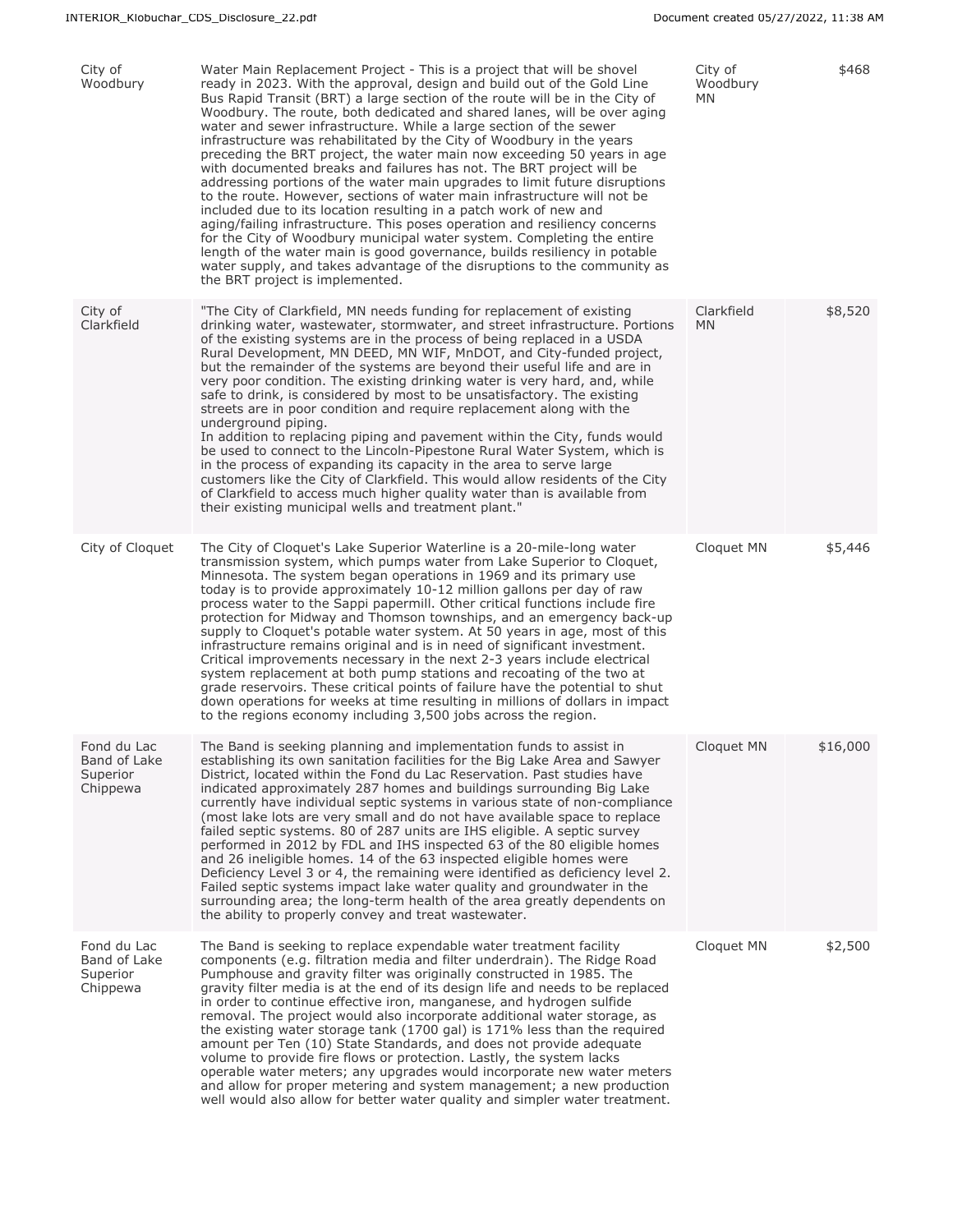| City of Cologne       | The City of Cologne has two water towers, one of which is roughly 25 years<br>old and needs to be refurbished and repainted due to its age, the hardness<br>of the water in Cologne, and its off and on usage since 2015 when the<br>second tower began being used full time.<br>The project will completely reconstruct the inside of the water tower while<br>cleaning and painting the outside.                                                                                                                                                                                                                                                                                                                                                                                                                                                                                                                                                                                                                                                                                                                                                                                                                                                                                                                                                                                                                                                                                                                                                                                                                                                                                         | Cologne MN        | \$500   |
|-----------------------|--------------------------------------------------------------------------------------------------------------------------------------------------------------------------------------------------------------------------------------------------------------------------------------------------------------------------------------------------------------------------------------------------------------------------------------------------------------------------------------------------------------------------------------------------------------------------------------------------------------------------------------------------------------------------------------------------------------------------------------------------------------------------------------------------------------------------------------------------------------------------------------------------------------------------------------------------------------------------------------------------------------------------------------------------------------------------------------------------------------------------------------------------------------------------------------------------------------------------------------------------------------------------------------------------------------------------------------------------------------------------------------------------------------------------------------------------------------------------------------------------------------------------------------------------------------------------------------------------------------------------------------------------------------------------------------------|-------------------|---------|
| City of Cologne       | The purpose of this project is to replace the current wastewater treatment<br>facility in Cologne. New improvements to the facility include a new lift<br>station, new pretreatment building, a new aeration basin, a new clarifier<br>while also utilizing the current clarifier, new sand filters and additional<br>biosolids storage tanks.                                                                                                                                                                                                                                                                                                                                                                                                                                                                                                                                                                                                                                                                                                                                                                                                                                                                                                                                                                                                                                                                                                                                                                                                                                                                                                                                             | Cologne MN        | \$4,000 |
| City of Cook          | North River Street is a main road connecting a residential neighborhood<br>with downtown Cook. Currently, the drainage on North River Street is<br>inadequate to handle spring melting or measurable rainfall, as a result, the<br>road floods and becomes impossible. This standing water becomes a safety<br>issue when motorists try to pass through the water. This project includes<br>engineering and construction to address the drainage problems. A<br>stormwater management plan needs to be designed and implemented to<br>address the lack of drainage and properly drain the water from the road.                                                                                                                                                                                                                                                                                                                                                                                                                                                                                                                                                                                                                                                                                                                                                                                                                                                                                                                                                                                                                                                                             | Cook MN           | \$250   |
| City of Crane<br>Lake | "This project is a needed upgrade to the Crane Lake Water & Sanitary<br>District wastewater treatment plant. Upgrades to this facility will serve<br>residents, visitors, and businesses in Crane Lake. The Crane Lake Water<br>and Sanitary District Board works inclusively and equitably as it serves the<br>population of Crane Lake in its efforts to protect the water of America's<br>only water based national park. This capital grant would have an impact by<br>upgrading the facility to provide a better service and cleaner water. It will<br>also help keep rates in check, which will retain jobs and allow businesses<br>to grow.<br>The Crane Lake Water & Sanitary District protect the waters of Voyageurs<br>National Park, the Boundary Waters Canoe Area Wilderness, and the<br>Quetico. Virtually all the jobs in the Crane Lake community are tourism<br>based and we need to preserve these water-based assets. By keeping<br>sewage rates reasonable for these service-based companies and their<br>employees, we help the community survive. This small community<br>supports thousands of visitors to this region. Crane Lake is a gateway.<br>Therefore, the costs to maintain the infrastructure should not land solely<br>on the residents. This grant is crucial for small businesses, many of which<br>have been basically shut down due to Canadian COVID 19 border<br>restrictions and last year's shutdown of the BWCAW due to wildfire<br>threats. This grant can help mitigate these factors and support small<br>businesses and their employees and help spur future economic<br>development and job creation within this small border community." | Crane Lake<br>MN  | \$1,000 |
| City of Duluth        | "The pedestrian sidewalks suspended off each side of the bridge's trusses<br>require substantial work. The sidewalk structural steel support system and<br>concrete-filled steel sidewalk grating are heavily deteriorated resulting in<br>ongoing repairs to maintain safe pedestrian travel. To affect a proper<br>repair, the sidewalk grating and much of its underlying steel support<br>system require replacement. This funding would be used to complete as<br>much of it as can be addressed when combined with available City funds.<br>The bituminous surface of the approaches is heavily cracked and rutted<br>with significant spalling of the concrete curbs. This surfacing lies above the<br>roof of the structural concrete abutment houses at each end of the bridge<br>and must be maintained to prevent damage to the concrete roof structure<br>and abutments.<br>Spalling of the concrete surfaces of the abutment wing walls and tower<br>base pedestals has begun to accelerate. Repair of these locations will<br>preserve structural soundness and mitigate exponentially increasing costs<br>from additional deterioration expounded by freeze-thaw cycles.<br>Further work will involve painting, structural steelwork, sidewalk<br>replacement, abutment repairs, bridge approach repairs, eligible<br>engineering costs, and other bridge repairs as needed."                                                                                                                                                                                                                                                                                               | Duluth MN         | \$6,000 |
| City of Eagle<br>Lake | Eagle Lake is looking at a total project cost of \$12,500,000 to construct a<br>new water treatment plant. Of this amount, \$9,500,000 is needed for<br>construction. The purpose of the project is to address water quality issues<br>such as high levels of manganese. For purposes of providing background, a<br>health risk advisory was received from Minnesota Department of Health for<br>having a high level of manganese in our drinking water system. While our<br>drinking water complies with the Safe Drinking Water Act standards,<br>recent testing indicated that the City's water has high levels of manganese                                                                                                                                                                                                                                                                                                                                                                                                                                                                                                                                                                                                                                                                                                                                                                                                                                                                                                                                                                                                                                                            | Eagle Lake<br>MN. | \$4,750 |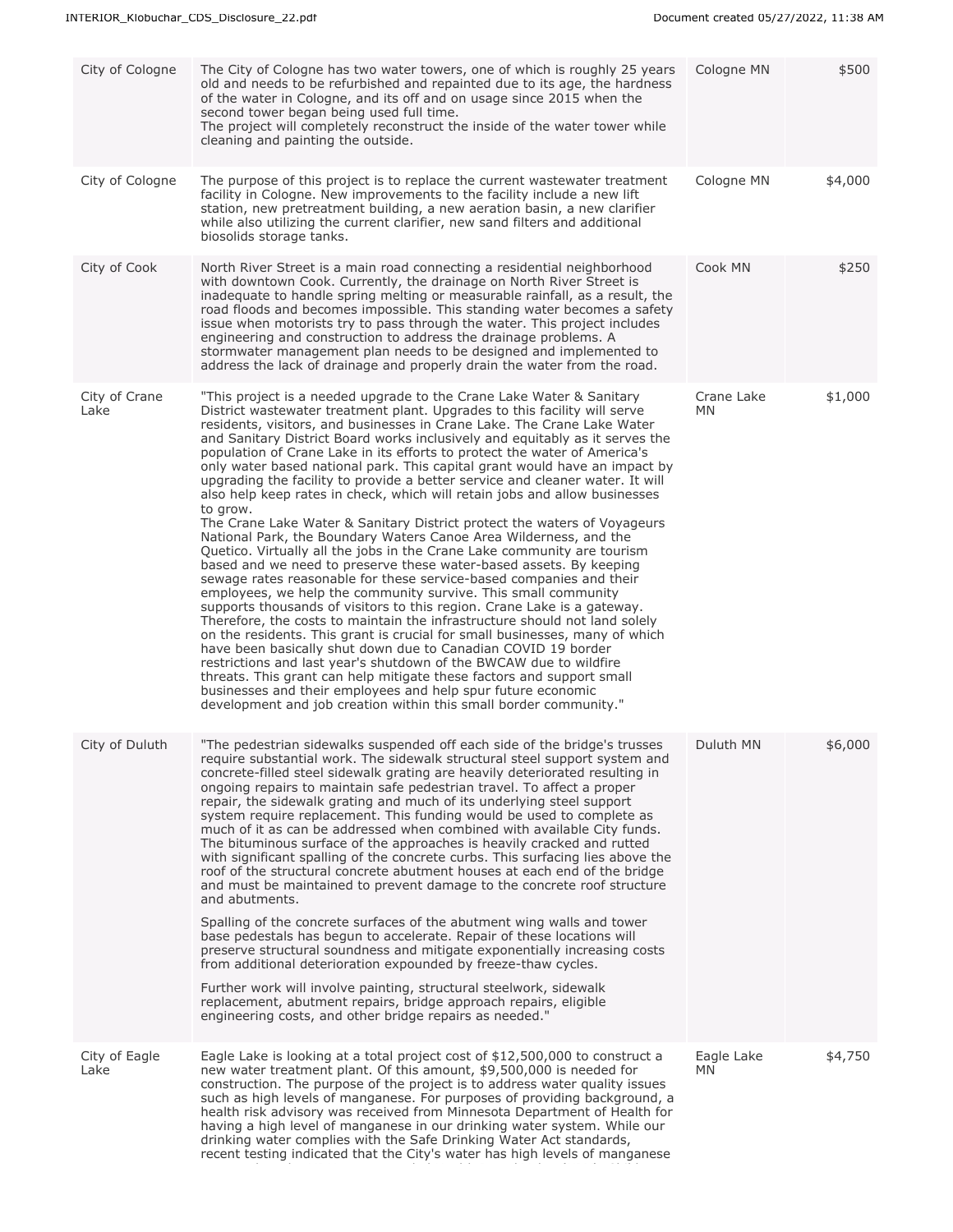|                      | greater than the MDH recommended Health Based Value (HBV). Children<br>and adults who drink water with high levels of manganese for a long time<br>may have problems with memory, attention, and motor skills. Infants may<br>develop learning and behavior problems if they drink water with too much<br>manganese in it. A water system study has been completed to study water<br>quality issues. It is recommended that the city construct a new water<br>treatment facility which would include a new well and well house, a new<br>treatment facility with aeration and detention for iron oxidation, the use of<br>potassium permanganate for manganese oxidation, filtration for iron and<br>manganese removal, chlorine for disinfection, as well as the addition of<br>fluoride and a corrosion inhibitor. At the present time, the City's water<br>system consists of two active municipal wells, one elevated storage tank,<br>and a distribution system.                                                                                                                                                                                                                                                                                                                                                                                                                                                                                                                                                                                                                                |                        |          |
|----------------------|------------------------------------------------------------------------------------------------------------------------------------------------------------------------------------------------------------------------------------------------------------------------------------------------------------------------------------------------------------------------------------------------------------------------------------------------------------------------------------------------------------------------------------------------------------------------------------------------------------------------------------------------------------------------------------------------------------------------------------------------------------------------------------------------------------------------------------------------------------------------------------------------------------------------------------------------------------------------------------------------------------------------------------------------------------------------------------------------------------------------------------------------------------------------------------------------------------------------------------------------------------------------------------------------------------------------------------------------------------------------------------------------------------------------------------------------------------------------------------------------------------------------------------------------------------------------------------------------------|------------------------|----------|
| City of Elizabeth    | Elizabeth draws its water from two wells that supply the Water Treatment<br>Plant (WTP) at 100 gallons per minute. Well $#1$ was drilled in 2008 to a<br>depth of 212 feet. Well #2 was drilled in 1979 to a depth of 200 feet and<br>was later rehabilitated with a new pump and wiring in 2007 during WTP<br>construction. The City uses variable frequency drives (VFDs) on its high<br>service pumps to supply system distribution pressure and has no water<br>tower. The current water distribution system consists of older polyvinyl<br>chloride (PVC) pipe and is approximately 45 years old. The City<br>experiences at least one to two breaks per year in the piping system and<br>the water main and service lines must be replaced.<br>The existing wastewater collection system was televised and was found to<br>contain numerous sags, cracks, defective service connections, root<br>intrusions, excessive infiltration, and pipe segments with inadequate or<br>even adverse slopes. A manhole needs to be replaced due to a 3' diameter<br>tree growing over the top of the cover while the tree roots protrude into<br>the manhole and restrict flow in the main. These defects have the<br>potential to cause failure of the sewer or backups into buildings.<br>Wastewater treatment is provided by a 3 cell stabilization pond system,<br>with two primary cells and one secondary cell. The treatment facility has<br>an inadequate fence and inadequate rip rap for erosion prevention in the<br>pond cells and has recently received a notice of violation on the system. | Elizabeth MN           | \$2,162  |
| City of Ely          | The City of Ely's municipal water system's sole source of drinking water is a<br>surface water intake from Burntside Lake. The water intake line from<br>Burntside Lake was constructed in 1932 and is approximately 25,000 feet<br>in length. The water line is buried less than four feet in depth in most<br>places but is above ground and exposed to the elements in areas in which<br>it crosses rivers and other wetlands. The line is supported on three<br>separate bridges that crosses the Burntside River and two creeks.<br>Breakages have occurred to this line due to the minimal depth at which<br>the line is buried. Exposed areas of the line have experienced corrosion of<br>the connecting hardware which had required numerous repairs. Because<br>this is the sole water source for the city, any breaks must be treated as an<br>emergency situation to ensure that residents have adequate supply of<br>drinking water and necessary fire protection. This project will include the<br>replacement of the deteriorated water lines at the bridge crossings, intake<br>structure rehabilitation, and replacement of the intake water line. The cast<br>iron water main will be replaced with corrosion resistant high density poly<br>ethylene (HDPE) to ensure reliability.                                                                                                                                                                                                                                                                                                | Ely MN                 | \$2,645  |
| City of<br>Flensburg | The City of Flensburg, MN needs funding for replacement of existing<br>wastewater and street infrastructure. Additionally, a drinking water system<br>needs to be constructed to provide people with potable water. Drinking<br>water system needs include a water tower, wells, small treatment facility,<br>and watermains. The existing wastewater system is in poor condition as<br>pipes are falling apart and some homeowners are experiencing backups in<br>their basement. The wastewater system is currently clay pipe and is not<br>flowing properly. Homeowners currently use Sandpoint wells to receive<br>drinking water, which are susceptible to contamination and low reserves of<br>water. Several homeowners have multiple filtration systems to filter out<br>contaminants due to contaminated leak sites that the MPCA is working to<br>clean up. The existing streets will require replacement along with the<br>underground piping.                                                                                                                                                                                                                                                                                                                                                                                                                                                                                                                                                                                                                                            | Flensburg<br><b>MN</b> | \$10,545 |
| City of Fosston      | The City of Fosston is in dire need of expanding their wastewater treatment<br>system to accommodate the needs of growing employers and the current<br>lack of winter storage for wastewater. The project will cost \$13,168,709.<br>The project has been in the planning stage since 2017. Fosston is<br>requesting \$4,000,000 of federal funding, or 30% of the total project cost.<br>Fosston will borrow \$4,168,709, or 32%, for the local cost share. The<br>remaining \$5,000,000, or 38%, is expected from a state grant.<br>The Fosston Industrial Park provides 442 jobs, or 28% of Fosston's 1,571<br>residents. Three key businesses, employing 131 persons, are engaged in<br>the essential industry of food processing - vegetables, dairy products, and                                                                                                                                                                                                                                                                                                                                                                                                                                                                                                                                                                                                                                                                                                                                                                                                                              | Fosston MN             | \$4,000  |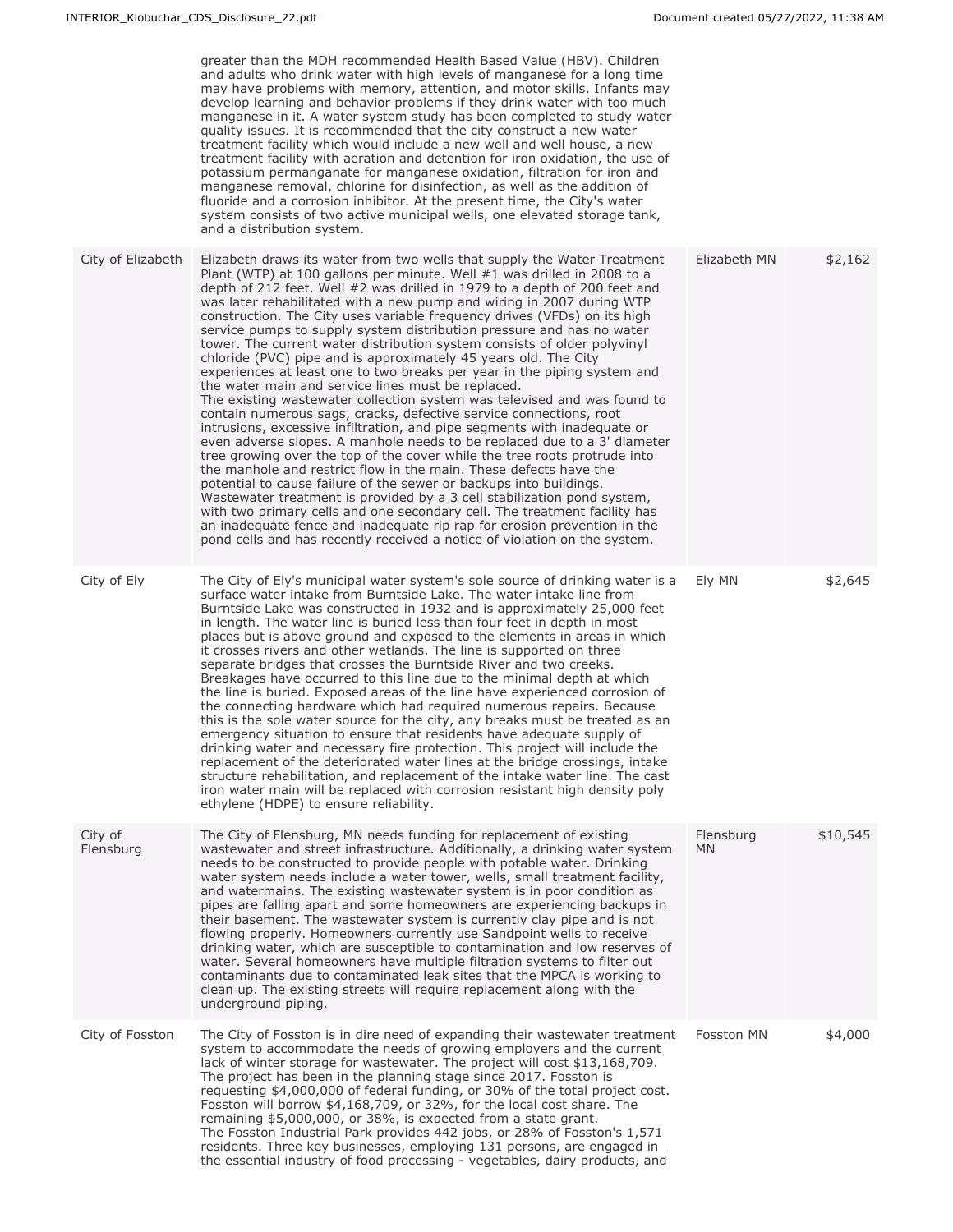sweeteners. These employers have expressed a desire to expand.

The project has been on the state's Project Priority List (PPL) since January 2020 and is on the Clean Water Revolving Fund's Intended Use Plan (IUP). Originally constructed in 1964 the wastewater treatment facility has critical issues with winter storage and phosphorous. Wastewater flows have increased to 596,000 gallons on peak days, which is 21% over permit limits (494,000 gallons per day). It is critical Fosston receives funding now to complete this project in 2023.

The \$4 million federal investment will help construct two new wastewater treatment ponds. The first pond would be 16-acres with the second pond sized at 20-acres. They will be constructed on property owned by the city and adjacent to the existing wastewater ponds.

| City of Gilbert         | "The City of Gilbert is requesting \$4,000,000 in Congressionally Directed<br>Spending to design and construct a new lime softening water treatment<br>plant (WTP). The existing water infrastructure includes three groundwater<br>wells, three storage tanks, one water treatment plant, one booster station<br>and a network of water distribution pipes. The existing plant was<br>constructed in 1915 and has been expanded twice (1961 and 1992), and a<br>sludge processing facility was added in 1982. The city also owns two wells<br>near the plant which are longer in operation.<br>The existing WTP and treatment system has far exceeded the<br>industry-accepted design life for similar facilities. As major improvements<br>would be necessary to rehabilitate the existing WTP and update treatment<br>processes, the city has decided to pursue the design and construction of a<br>new lime softening WTP. The proposed WTP will consist of a process<br>including aeration (for stripping carbon dioxide), lime softening (hardness,<br>iron and manganese removal), re-carbonation (stabilization), and<br>dual-media filtration with silica and anthracite. A lime sludge processing<br>system will also be constructed. The project also includes improvements to<br>the city's lime sludge storage facility and installing new aquifer monitoring<br>equipment in the water supply wells. The existing WTP, sludge facility and<br>abandoned wells will be decommissioned and demolished. Th project also<br>includes the construction of a new booster station and interconnecting<br>piping which will improved connections to the systems of the surrounding<br>communities including Mt. Iron, Eveleth, Virginia, Town of Fayal and<br>McKinley." | Gilbert MN                | \$4,000  |
|-------------------------|--------------------------------------------------------------------------------------------------------------------------------------------------------------------------------------------------------------------------------------------------------------------------------------------------------------------------------------------------------------------------------------------------------------------------------------------------------------------------------------------------------------------------------------------------------------------------------------------------------------------------------------------------------------------------------------------------------------------------------------------------------------------------------------------------------------------------------------------------------------------------------------------------------------------------------------------------------------------------------------------------------------------------------------------------------------------------------------------------------------------------------------------------------------------------------------------------------------------------------------------------------------------------------------------------------------------------------------------------------------------------------------------------------------------------------------------------------------------------------------------------------------------------------------------------------------------------------------------------------------------------------------------------------------------------------------------------------------------------------------------------------------------------------|---------------------------|----------|
| City of Gilman          | Select portions of the sanitary sewer system will be replaced and new<br>sanitary sewer pipes and forcemains would be added to the existing<br>system to provide sanitary service to new users. A new, deeper lift station<br>is needed in order to provide proper cover for the sanitary sewer<br>extensions to the new users. Existing rip rap along the wastewater pond<br>berms would be removed and replaced to provide proper erosion control.<br>The access road would also be improved by adding aggregate surfacing<br>and geotextile fabric to the roadway. The proposed stormwater project will<br>include minor grading and installation of curb and gutter to facilitate proper<br>drainage along the city streets. Storm sewer pipe, catch basins, and storm<br>manholes would also be added to the city roads using standard open cut<br>construction methods. This will reduce the amount of water near homes<br>and on city streets that have experienced standing water in the past due to<br>poor drainage in these areas. The existing storm pond will also need to be<br>expanded or dug deeper in order to provide enough storage for the<br>increased amount of water that will be conveyed to the pond by the storm<br>sewer pipes and curb and gutters.                                                                                                                                                                                                                                                                                                                                                                                                                                                                                               | Gilman MN                 | \$7,520  |
| City of Halstad         | The Cities of Climax, Nielsville, Beltrami, Halstad, Hendrum, Perley, Borup,<br>and Felton, along with Shelly Township and many rural individuals, have<br>begun collaborating on a long-term, regional, interstate water project to<br>address significant water supply issues for their communities. These cities<br>are working with an established regional water district in North Dakota<br>already serving approximately 15,000 people throughout the Grand Forks<br>region.                                                                                                                                                                                                                                                                                                                                                                                                                                                                                                                                                                                                                                                                                                                                                                                                                                                                                                                                                                                                                                                                                                                                                                                                                                                                                            | Halstad MN                | \$6,000  |
| City of Hanley<br>Falls | "The City of Hanley Falls, MN needs funding for replacement of existing<br>drinking water, wastewater, stormwater, and street infrastructure. Portions<br>of the existing system are over 100 years old and are in very poor<br>condition. The existing drinking water distribution system contains not only<br>lead service lines, but lead-caulked joints in the watermains. The sanitary<br>sewer system is comprised of old clay tile pipe and Orangeburg pipe,<br>which, in non-technical terms, is best compared to a tar-soaked cardboard<br>tube. Infiltration due to the poor condition of the sanitary sewer, combined<br>with several direct connections from the stormwater system, results in<br>frequent bypassing of raw wastewater into the Yellow Medicine River and<br>backups into homes. The existing streets are in poor condition and require<br>replacement along with the underground piping.                                                                                                                                                                                                                                                                                                                                                                                                                                                                                                                                                                                                                                                                                                                                                                                                                                                          | <b>Hanley Falls</b><br>МN | \$12,840 |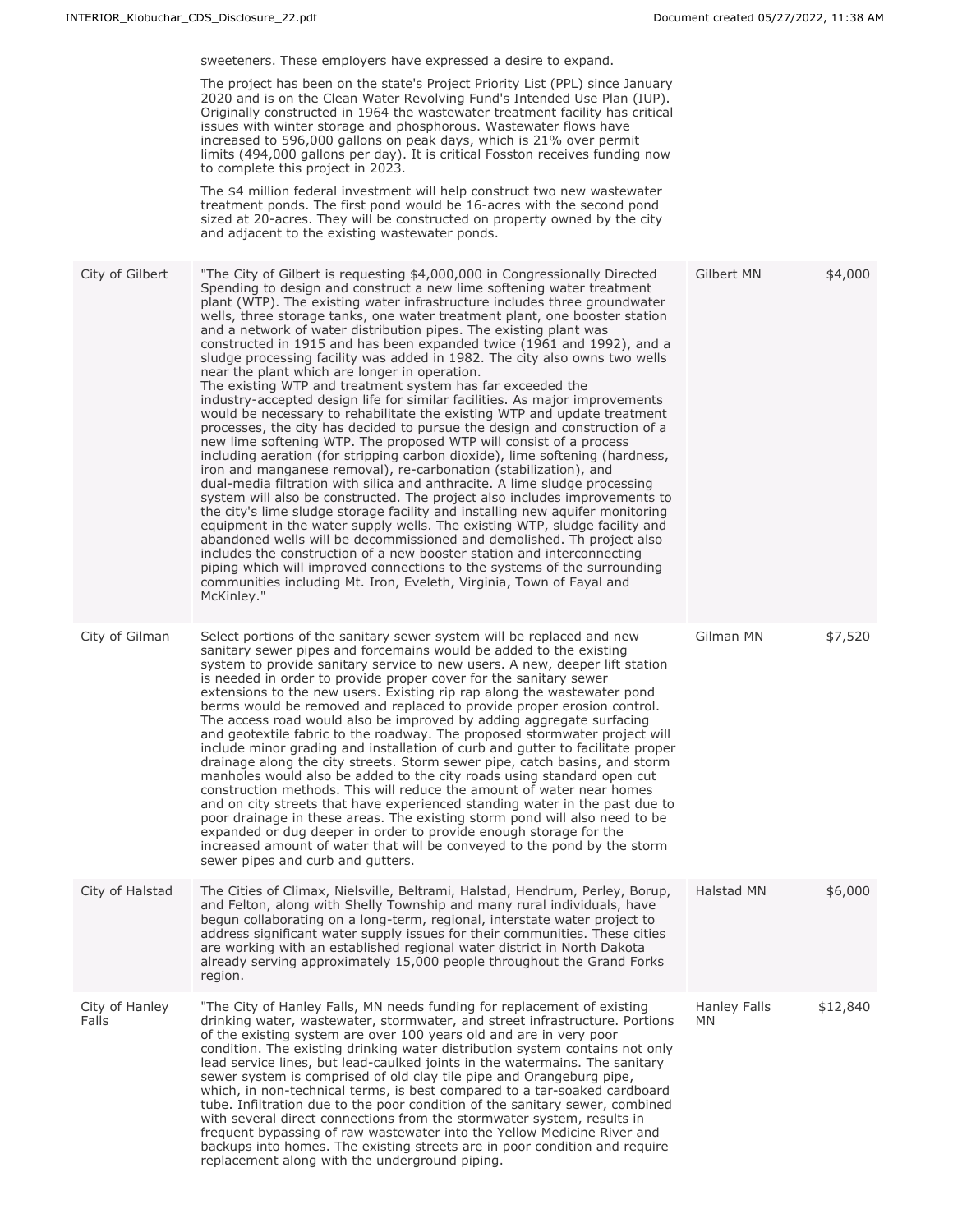|                              | Federal funds will be used to fund the design and construction of<br>replacement drinking water distribution, sanitary sewer collection,<br>stormwater collection, and street infrastructure. Piping to be replaced<br>includes approximately 2/3 of the drinking water distribution system,<br>approximately 3/4 of the wastewater collection system, and approximately<br>1/2 of the storm sewer system."                                                                                                                                                                                                                                                                                                                                                                                                                                                                                                                                                                                                                                                                                                |                        |          |
|------------------------------|------------------------------------------------------------------------------------------------------------------------------------------------------------------------------------------------------------------------------------------------------------------------------------------------------------------------------------------------------------------------------------------------------------------------------------------------------------------------------------------------------------------------------------------------------------------------------------------------------------------------------------------------------------------------------------------------------------------------------------------------------------------------------------------------------------------------------------------------------------------------------------------------------------------------------------------------------------------------------------------------------------------------------------------------------------------------------------------------------------|------------------------|----------|
| City of Hinckley             | The project opens up 31 acres of vacant land for development within the<br>City of Hinckley. The City is working with two developers to provide<br>much-needed workforce, single-family, and senior housing on the property<br>slated for development. The community's need for housing has been<br>demonstrated by a regional housing study completed in 2014 and a City<br>housing study completed in 2018.                                                                                                                                                                                                                                                                                                                                                                                                                                                                                                                                                                                                                                                                                              | Hinckley MN            | \$2,400  |
| Mille Lacs Band<br>of Ojibwe | "The purpose of the Mille Lacs Band of Ojibwe's Isle Water Extension<br>Project is to construct a water and wastewater system to connect a<br>neighborhood populated mostly by Band member households to an<br>existing regional system. This existing regional system is currently<br>undergoing an expansion sponsored by the City of Isle. However, the City<br>of Isle's Water Expansion Project bypasses the Band's neighborhood within<br>the City of Isle's limits.<br>The Band's Isle Water Extension Project will connect approximately 85<br>Equivalent Dwelling Units (EDUs) near the intersection of Minnesota State<br>Highways 27 and 47 east of Highway 169. The Band's Isle Water Extension<br>Project will extend from, and connect to, the City of Isle's Water Extension<br>Project which is fully funded at a total cost of about \$6,320,000, of which<br>\$3,000,000 is from USACE's Environmental Infrastructure Assistance<br>Program.<br>The Isle Water Extension Project is currently in the design phase. "                                                                     | Isle MN                | \$4,245  |
| City of Lafayette            | The City of Lafayette needs to complete improvements to their water<br>treatment plant to allow us to be in compliance with soon to be finalized<br>chloride limits for the Minnesota River Basin. The City is proposing to add a<br>reverse osmosis (RO) system to our water treatment plant process for<br>water softening. In order to add the RO system, a new building is needed<br>for not only the system, but also to safely store the chemicals needed for<br>the new process. Additional components of the project are high service<br>pumps and equipment, an onsite dedicated generator, process piping, and<br>associated components.                                                                                                                                                                                                                                                                                                                                                                                                                                                         | Lafayette<br><b>MN</b> | \$1,000  |
| City of Lake<br>Henry        | "The City of Lake Henry, MN is in need of funding for replacement<br>wastewater, stormwater, and street infrastructure. Portions of the existing<br>system are approaching 70 years of age and are in poor condition. The<br>existing sanitary sewer system contains vitrified clay pipe that has holes,<br>cracks, separations between sections, and poorly sealed service<br>connections that lead to blockages, sewer backups into resident homes,<br>freeze-ups, and excessive inflow and infiltration, as well as manholes that<br>are of brick-and-mortar construction and deteriorating, leaking, and in<br>poor condition.<br>The City's storm sewer is composed of clay, reinforced concrete pipe, and<br>corrugated polyethylene. One section of storm sewer causes flooding<br>during rain events due to the shape of a ditch that prevent stormwater<br>from flowing properly, and another area of town experience flooding in<br>basements and on private property due to the lack of gutter and storm<br>sewer. Some streets will require replacement along with the underground<br>piping." | Lake Henry<br>МN       | \$1,278  |
| City of Lake<br>Lillian      | Federal funds will be used for the design and construction or replacement<br>of sanitary sewer, watermain, storm sewer, force main to wastewater<br>ponds, inlet structure to wastewater ponds, water tower rehabilitation, and<br>street infrastructure.                                                                                                                                                                                                                                                                                                                                                                                                                                                                                                                                                                                                                                                                                                                                                                                                                                                  | Lake Lillian<br>MN     | \$18,433 |
| City of<br>Lamberton         | The City of Lamberton, MN needs funding for the extension of City Sewer<br>and Water to service its Industrial Park and a large industrial user. The<br>City of Lamberton has zoned city owned property just outside of current<br>city sewer and water services. This industrial park is intended to attract<br>new business to the community to create jobs, retain residents, and<br>increase the City's tax capacity to help fund necessary repair to its aging<br>infrastructure. Due to its current tax base and above average debt to<br>resident ratio, Lamberton has been unable to fund the much-needed sewer<br>and water extension required to attract new business necessary to keep<br>the town viable. Infrastructure projects are costly on a per-business basis<br>and often limit a city's ability to acquire the anchor business for industrial<br>park growth. The City of Lamberton needs build-ready sites to secure and<br>retain business partners to stabilize the population and quality of life in<br>Lamberton.                                                                | Lamberton<br>MN.       | \$7,753  |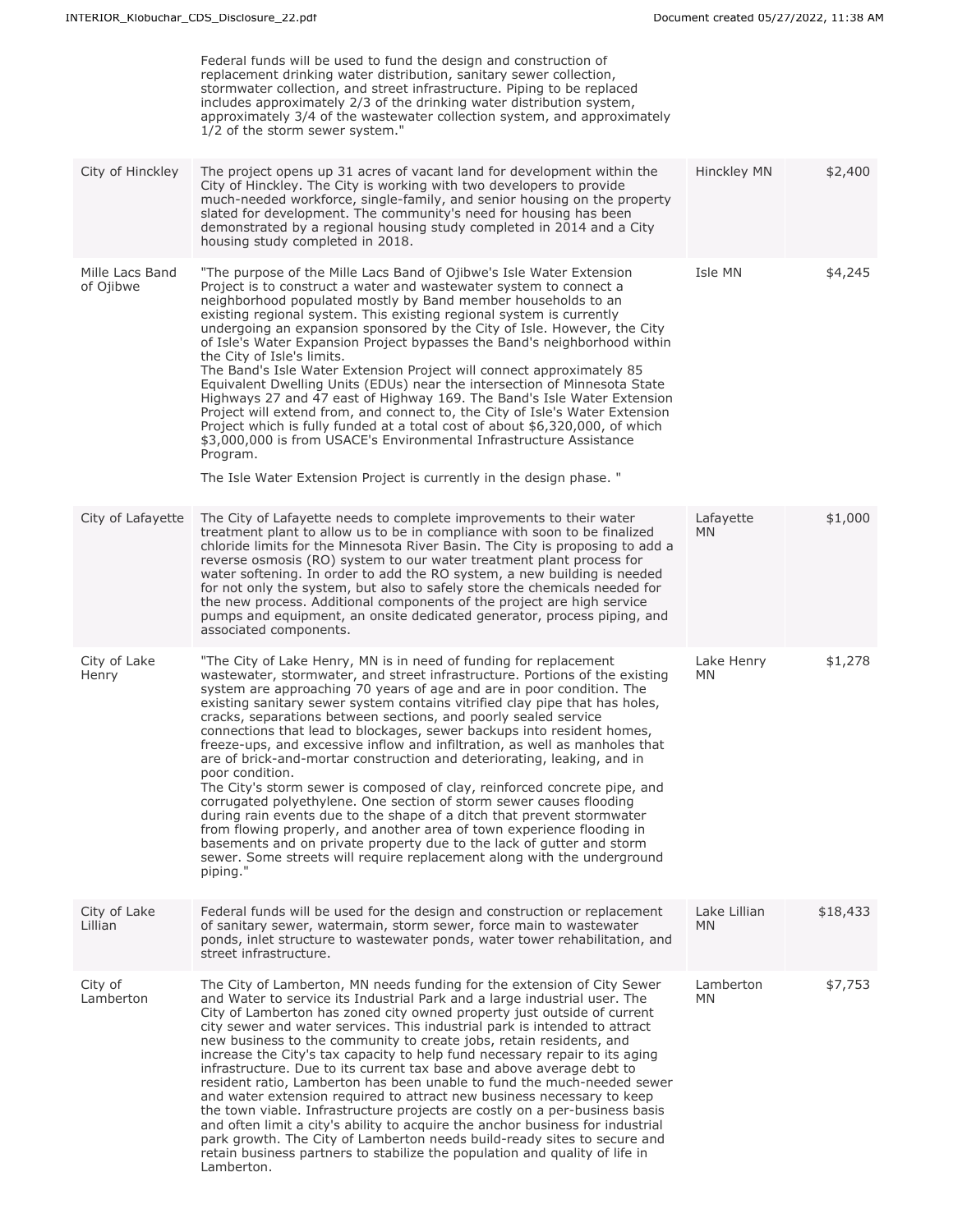| Town of Morse                  | The Town of Morse is looking to upgrade the roads in the Romberg Acres<br>area. Roads that will be upgraded include Hematite Boulevard, Hallmark<br>Drive, Hiawatha Street and Heather Street. Hematite and Hallmark were<br>paved over 15 years ago and will need to be repaved. Hiawatha and<br>Heather are gravel roads that will be paved through this project. One of<br>the top maintenance problems in this area are the hills on Heather Street<br>and Hiawatha Street that continually wash out during rain storms. These<br>washouts result in the township spending excessive time and material<br>every year and sometimes several times a year to restore the road<br>surface.                                                                                                                                                                                                                                                                                                                                                                                                                                                                                                                                                                                                                                                                                                                                                                                                                    | Morse MN              | \$450   |
|--------------------------------|----------------------------------------------------------------------------------------------------------------------------------------------------------------------------------------------------------------------------------------------------------------------------------------------------------------------------------------------------------------------------------------------------------------------------------------------------------------------------------------------------------------------------------------------------------------------------------------------------------------------------------------------------------------------------------------------------------------------------------------------------------------------------------------------------------------------------------------------------------------------------------------------------------------------------------------------------------------------------------------------------------------------------------------------------------------------------------------------------------------------------------------------------------------------------------------------------------------------------------------------------------------------------------------------------------------------------------------------------------------------------------------------------------------------------------------------------------------------------------------------------------------|-----------------------|---------|
| City of<br>Mountain Iron       | This project consists of constructing water main along County Road 7 from<br>Unity Drive to Southern Drive to provide better service to the citizens of<br>Mountain Iron and provide for increased fire protection. This water main<br>will also interconnect with the City of Virginia to provide backup water<br>service for each community. This new 10 inch water main will serve our<br>communities well for the next 100 years. Mountain Iron is a small<br>community in northeastern Minnesota and dose not have the financial<br>wherewithal to undertake this project on its own accord. Clean reliable<br>water is a staple of any good City and with this project we will be able to<br>provide clean and reliable water service to our citizens for a very long<br>time.                                                                                                                                                                                                                                                                                                                                                                                                                                                                                                                                                                                                                                                                                                                           | Mountain<br>Iron MN   | \$350   |
| City of<br>Nashwauk            | "This infrastructure project replaces the water, sewer, and stormwater<br>system for six blocks of Third Street that pass through the heart of the City<br>of Nashwauk, providing access and utility service to the<br>Nashwauk-Keewatin High School, churches, businesses, and residential<br>housing. The improvements were part of a 5-year Capital Improvement<br>Plan which outlined all city streets, alleys, and buildings and the repairs<br>that would be needed for them all. The City Capital Improvement Plan is<br>updated annually and identifies Third Street as needing imminent repair<br>within the next 1-2 years and other sections of the street as needing<br>repairs within the next 3-5 years.<br>The project area includes Third Street from Central Ave. to Fern Ave. This<br>section consists of old VCP sanitary sewer mains and manholes that will be<br>replaced/fixed, old water main replacement, and reconstruction of the<br>existing storm sewer and street. The old VCP Sanitary sewer mains will be<br>replaced with 6"" PVC. Water mains will be constructed with 6"" DIP,<br>hydrants and gate valves will be replaced and all water services will be<br>replaced with copper tubing and new curb stops. Restoration included full<br>restoration of the sidewalk, curb, bituminous surface, and other<br>project-related restoration (32' curb and gutter sections) and replacement<br>of storm sewer, catch basins, and storm manholes within the project<br>limits." | Nashwauk<br><b>MN</b> | \$1,000 |
| City of New<br>Germany         | "The City of New Germany needs to upgrade their wastewater treatment<br>facility to allow for more homes and industries to be built and to meet<br>MPCA requirements for phosphorous limits. After evaluating several<br>options, the recommended alternative is to convert the existing<br>stabilization ponds to an aerated pond system. This option allows them to<br>re-use their existing infrastructure (ponds) and add enough capacity for<br>planned growth for the next 20 years. The system can also be modified in<br>the future for even more capacity if needed and address future regulatory<br>requirements for total nitrogen standards with minimal construction and<br>cost. The improvements include:<br>- Adding aerators to the pond system<br>- Installation of new blowers for the aeration system<br>- Construction of a polishing reactor (in-ground gravel bed) to achieve<br>ammonia limits<br>- Installation of a disc filter to achieve TSS and phosphorus limits<br>- Installation of an ultraviolet disinfection system for effluent disinfection<br>- Construction of building to house the blowers and ultraviolet disinfection<br>system"                                                                                                                                                                                                                                                                                                                                    | New<br>Germany MN     | \$2,000 |
| City of North<br><b>Branch</b> | "The City of North Branch will reconstruct its aging northern water tower<br>(Tower No. 1) at a new location and construct facilities to create a new<br>pressure zone. The project includes construction of the water tower,<br>booster station, and valve stations. The new water tower will provide<br>significantly greater benefit by being relocated elsewhere in the system<br>alongside the large diameter trunk watermains that have recently been<br>installed in anticipation of the future tower site.<br>The purpose of the project is twofold: First, to replace aging infrastructure<br>that needs an ever increasing amount of maintenance in order to provide                                                                                                                                                                                                                                                                                                                                                                                                                                                                                                                                                                                                                                                                                                                                                                                                                                 | North<br>Branch MN    | \$2,875 |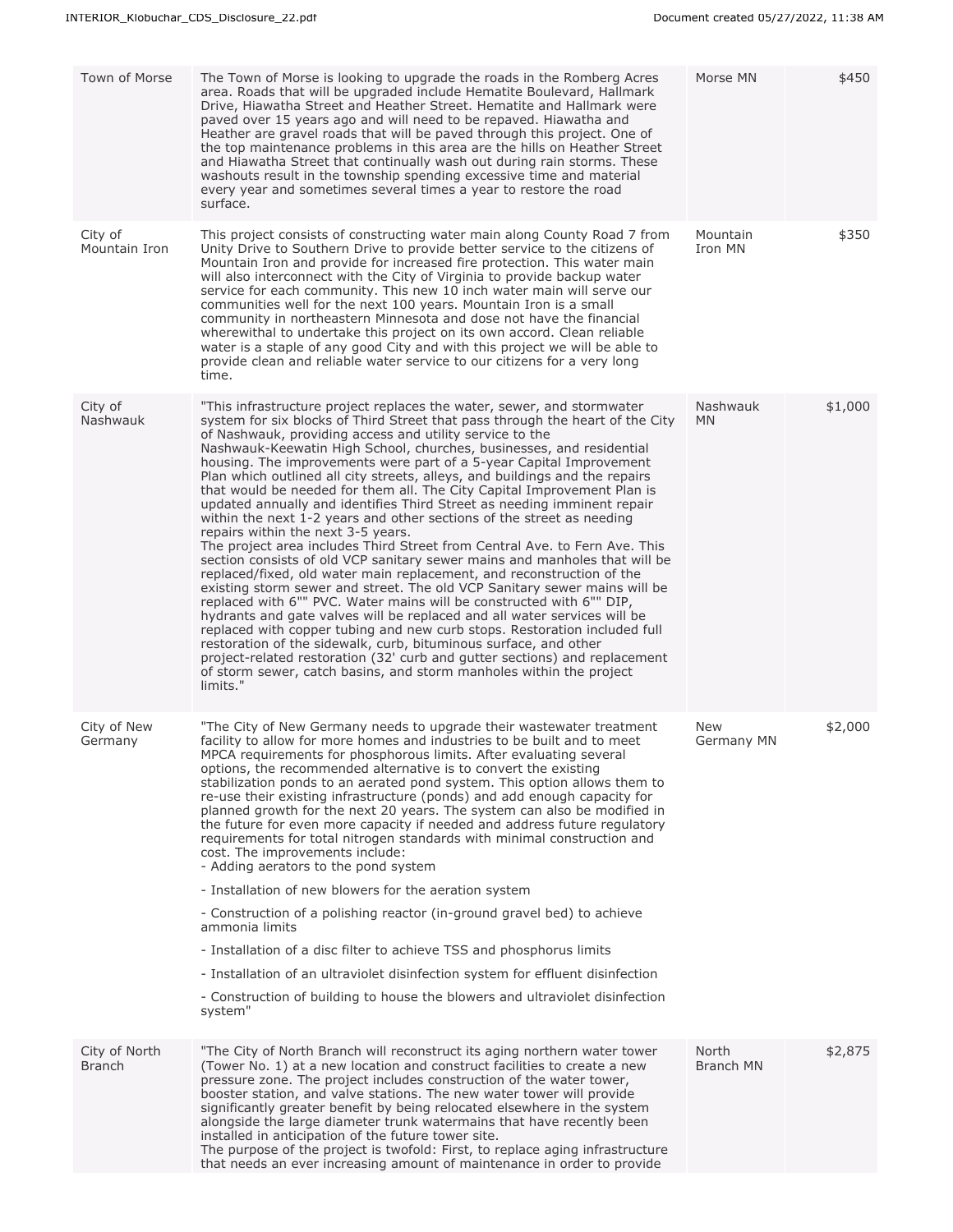|                                         | safe drinking water to the users in the City; and second, to address<br>pressure and flow issues in areas of the City that have seen increases in<br>proposed and completed development."                                                                                                                                                                                                                                                                                                                                                                                                                                                                                                                                                                                                                                                                                                                                                                                                                                                                                                                                                                                                                                                                                                                                                                                             |                                                |         |
|-----------------------------------------|---------------------------------------------------------------------------------------------------------------------------------------------------------------------------------------------------------------------------------------------------------------------------------------------------------------------------------------------------------------------------------------------------------------------------------------------------------------------------------------------------------------------------------------------------------------------------------------------------------------------------------------------------------------------------------------------------------------------------------------------------------------------------------------------------------------------------------------------------------------------------------------------------------------------------------------------------------------------------------------------------------------------------------------------------------------------------------------------------------------------------------------------------------------------------------------------------------------------------------------------------------------------------------------------------------------------------------------------------------------------------------------|------------------------------------------------|---------|
| City of Otsego                          | The project consists of preliminary design, final design, and construction of<br>drinking water treatment improvements for the City of Otsego. Treatment<br>will be added to remove manganese, radium, and iron and will include<br>process equipment, piping, valves and appurtenances, mechanical and<br>electrical systems, site work and architectural.<br>The City's current drinking water system consists of water from wells that<br>are treated with chemicals to control bacteria and add fluoride. Other<br>parameters such as radium and manganese are not removed due to a lack<br>of filtration infrastructure to remove these constituents. All of the City's<br>wells have radium present and some exceed the primary drinking water<br>standard. The City blends well water and limits the use of some wells to<br>meet National Primary Drinking Water Regulations through compliance<br>with a blending agreement with the Minnesota Department of Health (MDH<br>is the drinking water quality regulatory authority for Minnesota.).<br>Manganese has recently been identified as a constituent of concern for<br>human health, and several City wells have manganese concentrations<br>above the recommended threshold.<br>The purpose of the water treatment improvements is to add processes to<br>an existing well pump house to remove radium and manganese. | Otsego MN                                      | \$3,400 |
| City of<br>Plymouth                     | This request is for \$2,000,000 to help the City of Plymouth, Minnesota,<br>update its Zachary Water Treatment Plant by adding a new lamella plate<br>settler system. A lamella plate settler system plant expansion was<br>evaluated for the Zachary plant to improve drinking water quality and<br>eliminate the backwash settling time that reduces the capacity of the<br>plant. An added benefit of the plate settler is a slight increase to the<br>capacity of a treatment plant since filter backwash wastewater can be<br>recycled immediately after a backwash (no settling time required), instead<br>of the four hours currently required.                                                                                                                                                                                                                                                                                                                                                                                                                                                                                                                                                                                                                                                                                                                                | Plymouth<br>MN.                                | \$2,000 |
| City of<br>Prinsburg                    | The City of Prinsburg, MN needs funding for replacement of select portions<br>of the city's stormwater system to correct the lack of adequate drainage<br>by the existing system. Replacing sections of the stormwater system will<br>reduce the flooding of roads, homes, businesses, and other public areas<br>that have already sustained damages in the past due to poor drainage in<br>the City.                                                                                                                                                                                                                                                                                                                                                                                                                                                                                                                                                                                                                                                                                                                                                                                                                                                                                                                                                                                 | Prinsburg<br><b>MN</b>                         | \$9,530 |
| Red Lake Band<br>of Chippewa<br>Indians | The purpose of this project is to replace the asbestos cement (AC) sanitary<br>sewer and water mains that were originally constructed in the 1960s to<br>serve the existing homes south of Highway 1 and west of Pike Creek<br>commonly referred to as Back-of Town (BOT) on the Red Lake Indian<br>Reservation. The project will include approximately 35,500 feet of gravity<br>sewer mains and/or force mains with service lines along existing roads,<br>driveways, and utility corridors with service lines to each of the 96 existing<br>homes. There is proposed to be approximately 16,000 feet of new water<br>main lines and 15,000 feet of new water service lines to be replaced in the<br>community system. Some storm sewers may be replaced if they cannot be<br>salvaged. Replacement of the lines protects the health and safety of 96<br>households from harmful AC that causes high rates of cancer and prevents<br>overcrowding if they are required to vacate their homes. This project will<br>provide for safe drinking water and hygienic sewage disposal for<br>community members, as well as safe working conditions for sanitation and<br>repair workers. The Tribe expects to complete the project in 12 months<br>upon receipt of funds.                                                                                                                 | Red Lake<br>Indian<br>Reservation<br><b>MN</b> | \$4,339 |
| <b>Rice County</b>                      | Rice County, along with Bridgewater and Forest Township are seeking<br>support for the construction of a centralized water tower that would serve<br>areas of Bridgewater and Forest Township off of the I35 and Rice County<br>Road 1 Corridor. This water tower location has been identified in prior<br>AUAR's and is an important asset for fire protection and economic<br>development purposes. As a result of increasing demands for development<br>land off of the I35 corridor, Forest and Bridgewater Township have formed<br>a Joint Powers Board to help control and facilitate orderly development in<br>this area. The townships along with the County, jointly participated in an<br>infrastructure engineering study to determine the needs for both water<br>and sewer for various types of development in the region. Our recent<br>engineering study estimates a total construction cost of \$7,500,000<br>however, a local project has recently completed for \$5,500,000 and we<br>would scale to the lower cost. A centralized water system is an important<br>component to facilitate growth. Existing businesses and homes will also be<br>better served from a fire protection standpoint as the regional fire service<br>district and insurance company ratings have indicated the lack of a                                                                | <b>Rice County</b><br>MN.                      | \$4,000 |

centralized water system as a safety concern.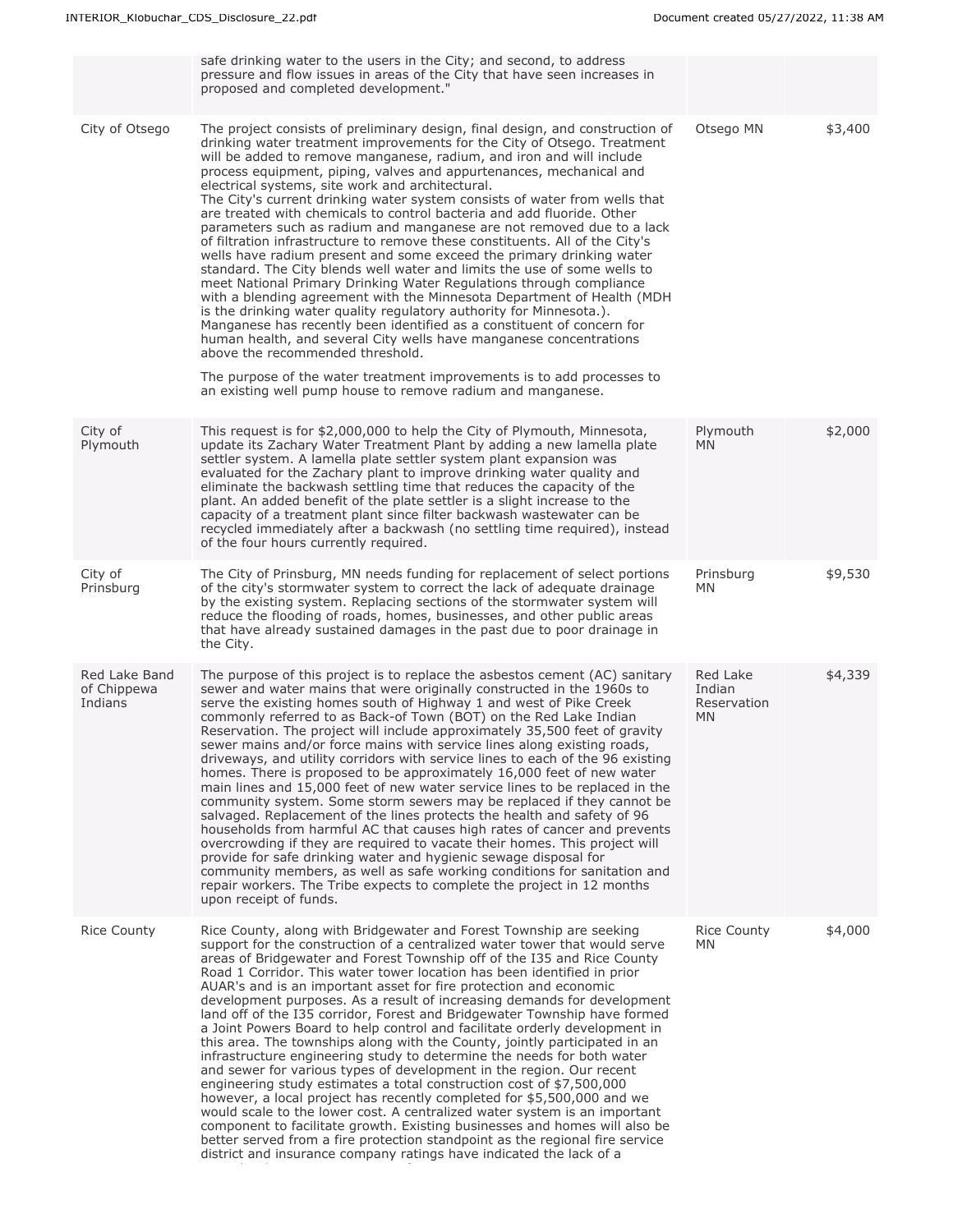|                                                      | centralized water system as a safety concern.                                                                                                                                                                                                                                                                                                                                                                                                                                                                                                                                                                                                                                                                                                                                                                                                                                                                                                                                                                                                                                                                                                                                                                                                                                                                                                                                                                                                                                                                                                                         |                        |         |
|------------------------------------------------------|-----------------------------------------------------------------------------------------------------------------------------------------------------------------------------------------------------------------------------------------------------------------------------------------------------------------------------------------------------------------------------------------------------------------------------------------------------------------------------------------------------------------------------------------------------------------------------------------------------------------------------------------------------------------------------------------------------------------------------------------------------------------------------------------------------------------------------------------------------------------------------------------------------------------------------------------------------------------------------------------------------------------------------------------------------------------------------------------------------------------------------------------------------------------------------------------------------------------------------------------------------------------------------------------------------------------------------------------------------------------------------------------------------------------------------------------------------------------------------------------------------------------------------------------------------------------------|------------------------|---------|
| City of<br>Rochester                                 | The City of Rochester seeks State and Tribal Assistance Grant funding to<br>modify its Water Reclamation Plant to meet more stringent phosphorus<br>limits and replace equipment that has reached the end of its useful life.<br>The phosphorus removal project will convert a two-stage High Purity<br>Oxygen plant onsite to a conventional air plant using the same<br>configuration as the Aeration Basin Complex Plant, which will improve<br>biological phosphorous removal. An Aeration Basin Complex plant will be<br>expanded to ensure compliance with the new phosphorous limits into the<br>future. The project will also conduct upgrades to increase plant efficiency,<br>simplify operations, and reduce maintenance costs.                                                                                                                                                                                                                                                                                                                                                                                                                                                                                                                                                                                                                                                                                                                                                                                                                            | Rochester<br><b>MN</b> | \$2,000 |
| City of Russell                                      | "Due to aging and deteriorating infrastructure, the City of Russell is<br>planning a citywide utilities project including a new water tower, upgrades<br>to its drinking water distribution, wastewater, and stormwater systems,<br>along with corresponding street work.<br>Portions of Russell's drinking water distribution system are more than 85<br>years old and in failing condition. Russell's water tower was built in 1935<br>and at the end of its useful life. In 2015, televising revealed the<br>wastewater system was in poor condition with several areas requiring<br>immediate attention due to deteriorating conditions, pooling, and spillage<br>of untreated wastewater. Our city is also prone to flooding during heavy<br>rain events due to deteriorating storm sewer lines and inadequate<br>capacity.<br>Russell's city leaders are working to secure funding for the water and<br>wastewater utility systems. While a large portion of these two systems<br>improvements will meet funding requirements for federal and state grant<br>and loan programs, there will still be a major gap in the funding needed<br>for storm and street work. These items are not grant fundable by other<br>federal and state agencies. With the debt the city will be incurring with the<br>drinking water and wastewater upgrades, our residents cannot afford<br>additional debt for storm and street which would leave our project<br>ultimately unfinished. This funding request would fill this gap and allow us<br>to fully complete the project" | Russell MN             | \$6,783 |
| City of Sacred<br>Heart                              | "The city requires funding to support improvements to their Drinking Water<br>Treatment Facility which was originally constructed in 1969. Sacred Heart<br>received a Notice of Violation for their DWTF backwash being discharged<br>into the storm sewer system. This is concerning because of the high<br>concentration of chlorides that were in the discharge. The DWTF has an ion<br>exchange salt softener that processes an average of 60,000 gallons of<br>water per day. The ion softener requires 40,000 lbs. of salt approximately<br>every 41 days.<br>To resolve the NOV, discharge from the DWTF has been rerouted through<br>their sanitary sewer system. Unfortunately, the Wastewater Treatment<br>Plant does not have the capability to treat for chlorides . The chlorides in<br>the wastewater are ultimately being discharged into a stream that enters<br>the Minnesota River. The Minnesota River enters the Mississippi thereby<br>creating an environmental impact of State and National significance.<br>Sacred Heart has recently discovered the full extent of the issues with their<br>water tower. It is covered in lead paint and is not compliant with current<br>OSHA standards. A rehabilitation project is planned to bring the tower up<br>to current standards."                                                                                                                                                                                                                                                                | Sacred<br>Heart MN     | \$4,977 |
| Shakopee<br>Mdewakanton<br><b>Sioux</b><br>Community | The funding for this project would be used to complete a water reclamation<br>system that would provide a regional example of how to protect our<br>surface waters and ground water while operating an organics recycling<br>facility. The organic materials received may contain PFAS and other<br>elements that are environmental concerns. The stormwater reclamation<br>system requiring funding support, reuses all water runoff (approximately<br>10,000,000 gallons annually) and allows the site to operate without<br>discharges off-site even in extreme rainfall conditions. \$2,500,000 is<br>requested to complete the water reclamation system. This reflects an 80%<br>Federal match on the \$3,125,000 stormwater system, not the entire<br>facility project.                                                                                                                                                                                                                                                                                                                                                                                                                                                                                                                                                                                                                                                                                                                                                                                         | Scott<br>County MN     | \$2,500 |
| <b>Scott County</b>                                  | The Merriam Junction Regional Trail Riverbank Restoration project is an<br>essential component of a decade-long initiative to convert an abandoned<br>rail bed to a regional, multi-use, accessible destination trail connecting<br>Scott and Carver Counties across the Minnesota River. The requested<br>funding will provide for the clean up and environmentally responsible<br>restoration of the banks of the Minnesota River along a 2.4 mile segment<br>from Louisville Township to Carver.<br>Having a strong shoreline that limits run-off, provides a buffer against<br>flooding, and promotes conservation of natural habitats is a critical                                                                                                                                                                                                                                                                                                                                                                                                                                                                                                                                                                                                                                                                                                                                                                                                                                                                                                              | Scott<br>County MN     | \$3,000 |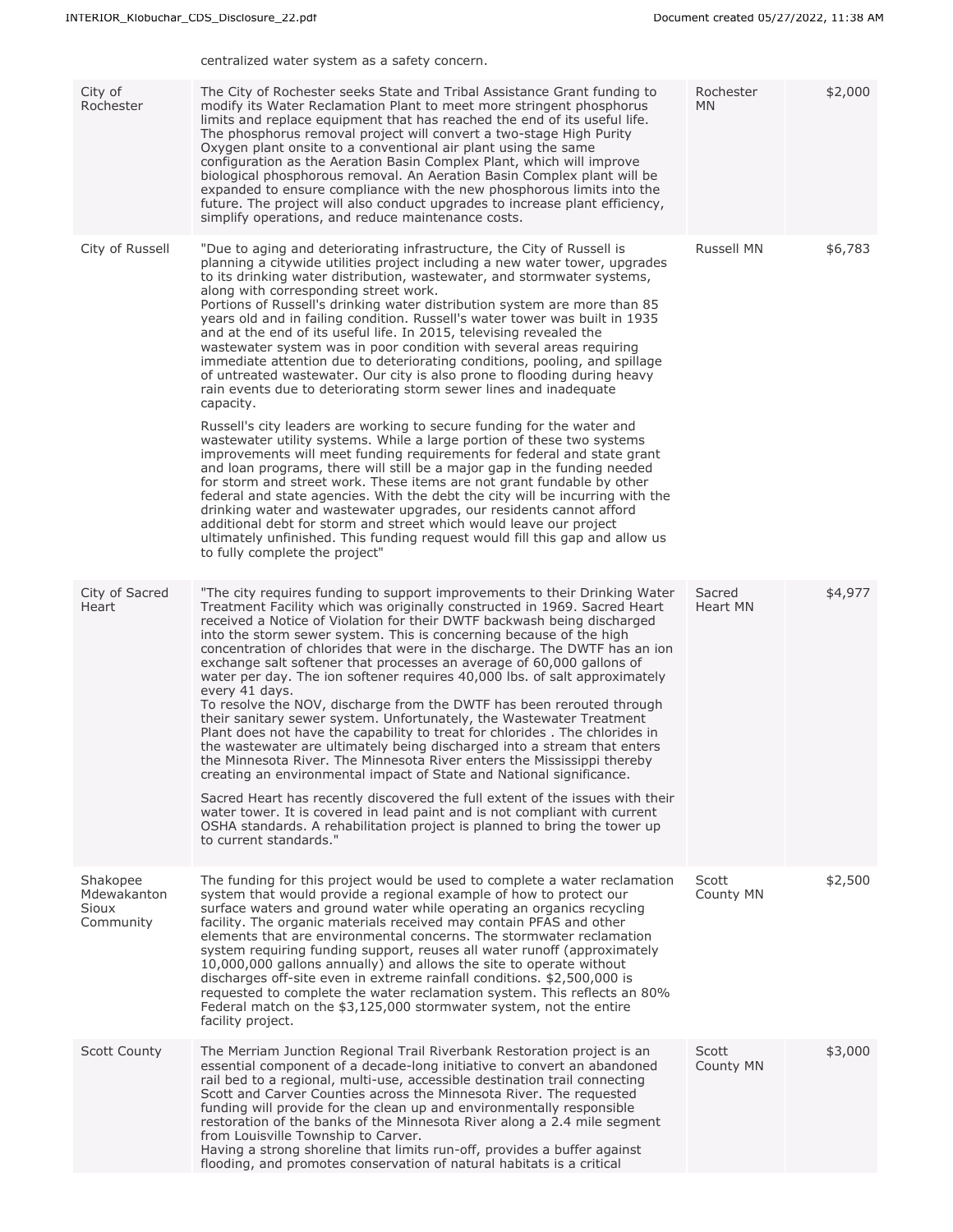|                         | component of the overall Merriam Junction Regional Trail project, which<br>Scott County is funding to bring greater outdoor recreation opportunities to<br>citizens of the region. However, the trail sits along easily saturated land<br>along the banks of the Minnesota River. It will run through the Minnesota<br>Valley landscape, along the River, and adjacent to both the Louisville<br>Swamp Unit of the MN Valley National Wildlife Refuge and the Gifford Lake<br>Unit of the MN Valley State Recreation Area.<br>The funds requested will ensure that the trail can be safely used by<br>pedestrians, bicyclists, and winter sports enthusiasts, while restoring and<br>promoting natural habitats. Washed out trails are more than an<br>inconvenience - they pose health and safety risks to trail users.<br>This video provides an excellent overview of the project as a whole.                                                                                                                                                                                                                                                                                                                                                                                                                                                                                                                                                                                                                                                                                                                                                                                                                       |                        |          |
|-------------------------|------------------------------------------------------------------------------------------------------------------------------------------------------------------------------------------------------------------------------------------------------------------------------------------------------------------------------------------------------------------------------------------------------------------------------------------------------------------------------------------------------------------------------------------------------------------------------------------------------------------------------------------------------------------------------------------------------------------------------------------------------------------------------------------------------------------------------------------------------------------------------------------------------------------------------------------------------------------------------------------------------------------------------------------------------------------------------------------------------------------------------------------------------------------------------------------------------------------------------------------------------------------------------------------------------------------------------------------------------------------------------------------------------------------------------------------------------------------------------------------------------------------------------------------------------------------------------------------------------------------------------------------------------------------------------------------------------------------------|------------------------|----------|
| Sherburne<br>County     | This project seeks to protect a sacred land that has extensive evidence of<br>indigenous habitation. Located near the boundary between the ceded<br>territories for Ojibwe and Dakota, the land displays where the two cultures<br>lived together, traded, held ceremonies, and returned generation after<br>generation to bury their loved ones. Strongly informed by tribal<br>perspectives, Sherburne County has developed a concept plan for creating<br>a nature-based park to welcome visitors to connect with nature through<br>activities such as hiking and wildlife viewing. Against this picturesque<br>backdrop the County will maximize the opportunity by working with Tribal<br>partners to create a space that provides for equitable cross-cultural<br>exchange and understanding through interpretive features and<br>programming.                                                                                                                                                                                                                                                                                                                                                                                                                                                                                                                                                                                                                                                                                                                                                                                                                                                                   | Sherburne<br>County MN | \$2,500  |
| City of Silver<br>Bay   | to The City seeks \$2,000,000 to aid in the funding for improvements to its<br>municipal water treatment facility and for expansion of public utilities for<br>housing and economic development within the city. Specifically, funding<br>will be used for the replacement of raw water pumps, valves actuators,<br>filter media, chemical feed equipment, roofing and building supplies,<br>electrical and control upgrades, a new booster station/distribution main,<br>and expansion of water, sewer, and storm water. The purpose of the<br>application is to improve a nearly 70 year old facility that has mostly<br>original equipment and is in need of replacement of various treatment and<br>pumping components to ensure reliable ongoing treatment and production<br>of water for all city users, including the largest employer of the city and<br>county, Cleveland Cliffs-Northshore Mining. The most urgent concern at<br>the facility is the original high pressure service main and pumps that are<br>operating at an extremely high pressure of 230-psi, which pump the city's<br>water supply through a 2.5 mile main. Furthermore, the community is in<br>need of housing for workforce and economic expansion and needs to<br>expand infrastructure for these needs but has financial difficulty to do the<br>needed improvements. The City has completed final engineering for the<br>Water Treatment Facility and are waiting approval from the MN Dept of<br>Health and Public Facilities Authority for funding. In addition, engineering<br>for public infrastructure expansion to one of the housing developments is<br>also nearing completion. We need assistance with the construction. | Silver Bay<br>MN.      | \$2,000  |
| Town of Silver<br>Creek | "The Town of Silver Creek is proposing to construct a publicly owned<br>wastewater collection system and regionalize with Two Harbors, MN for<br>wastewater treatment in the Stewart River Subordinate Sanitary District to<br>replace private septic systems along the shores of Lake Superior.<br>Evaluations of the private septic systems have revealed that approximately<br>50% are noncompliant and allowing partially treated, and in some cases,<br>raw wastewater, to reach Lake Superior. This is an imminent threat to<br>public health and to the environment.<br>There has been significant development in the area, however, adequate<br>wastewater infrastructure is lacking, and private septic systems are failing.<br>These homes are built on ledge rock overlain with a thin layer of heavy<br>clay soil and neither the rock nor the clay has the ability to treat sewage<br>prior to it entering Lake Superior. As a result, Lake Superior is being<br>compromised with significant public health, ground water, and<br>environmental threats.<br>In addition, highway and safety updates and trail expansion for North<br>Shore access are being limited by the proximity of current septic systems<br>to Highway 61. In the past, when MNDOT has considered HWY 61 safety<br>improvements in the past, its biggest obstacle has been procuring land<br>that contained septic systems. The cost to acquire the land and solve the<br>septic needs made the project too expensive.<br>This impacts the safety for motorists on Highway 61 who may be visiting<br>the shores of Lake Superior, Gooseberry Falls State Park, Split Rock<br>Lighthouse State Park, etc."                           | Silver Creek<br>MN.    | \$15,204 |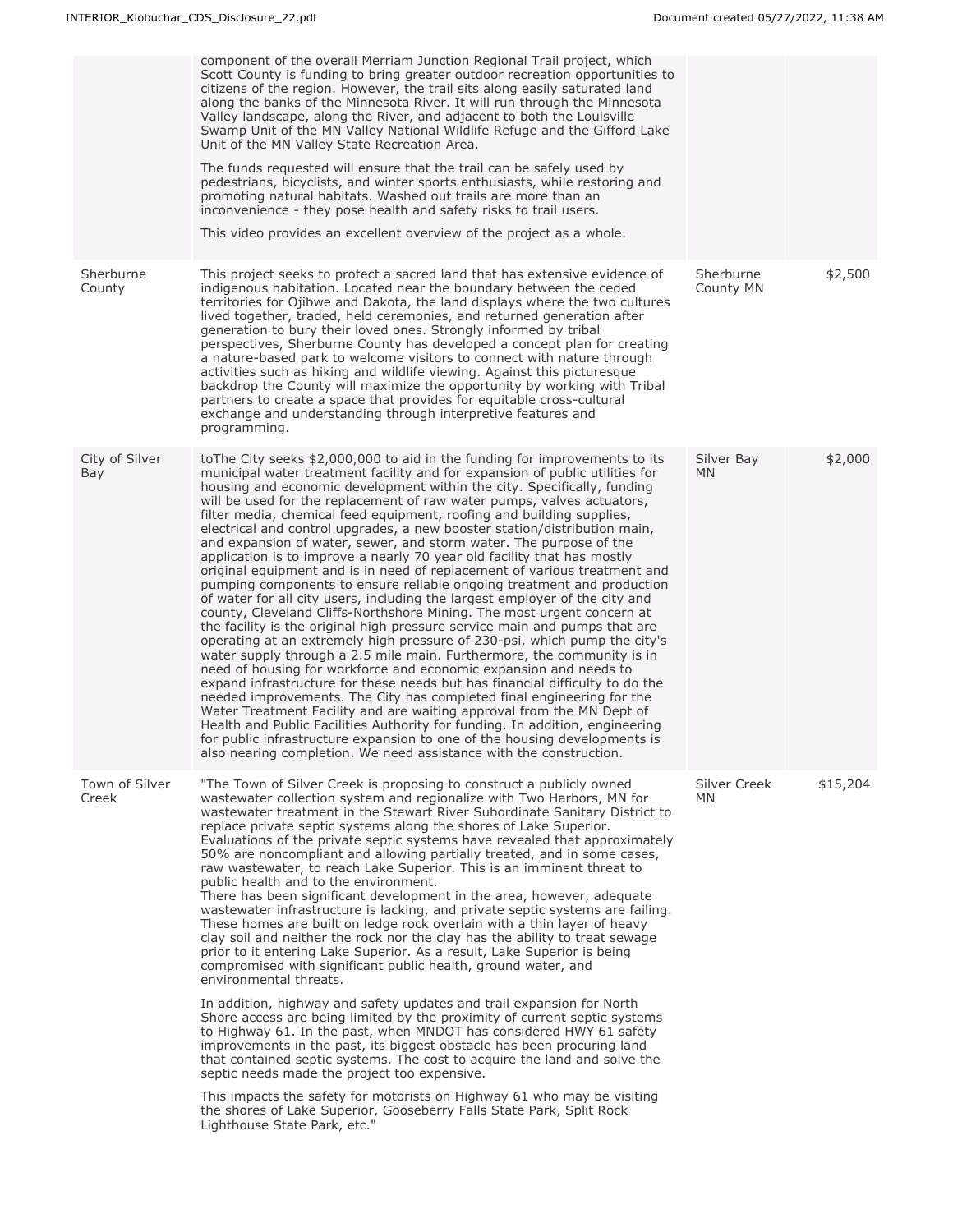| City of South<br>Haven                                   | The City of South Haven, MN needs funding for replacement of existing<br>drinking water, wastewater, stormwater and street infrastructure. Portions<br>of the existing systems are in the process of being replaced with a<br>legislative appropriation, but the remainder of the systems are in very poor<br>condition. The existing drinking water distribution system contains a high<br>volume of bacterial slime and mold growth that cannot be removed<br>without replacing watermain and other components to ensure the health<br>and safety of the public. The existing water tower has lead-based paint in<br>interior and exterior coatings, requires structural repairs to meet OSHA<br>standards, and is compromised with bacteria growth. The existing sanitary<br>sewer system consists of high-density polyethylene pipe that is fused<br>together in a way that creates a ridge inside the pipe that inhibits<br>televising and proper maintenance and cleaning, the main lift station was<br>constructed in a topographically low area that causes flooding after rain<br>events, and a 2020 resident survey revealed that three separate residents<br>have experienced backups in their homes. The existing storm sewer<br>consists of pipes and structures that are in poor condition and causes<br>flooding in certain areas of the City. The existing streets will require<br>replacement along with the underground piping.                                                                                                                                                                                                                                                                                                                                                                                                                                                                           | South<br>Haven MN      | \$10,200 |
|----------------------------------------------------------|-----------------------------------------------------------------------------------------------------------------------------------------------------------------------------------------------------------------------------------------------------------------------------------------------------------------------------------------------------------------------------------------------------------------------------------------------------------------------------------------------------------------------------------------------------------------------------------------------------------------------------------------------------------------------------------------------------------------------------------------------------------------------------------------------------------------------------------------------------------------------------------------------------------------------------------------------------------------------------------------------------------------------------------------------------------------------------------------------------------------------------------------------------------------------------------------------------------------------------------------------------------------------------------------------------------------------------------------------------------------------------------------------------------------------------------------------------------------------------------------------------------------------------------------------------------------------------------------------------------------------------------------------------------------------------------------------------------------------------------------------------------------------------------------------------------------------------------------------------------------------------------------------------------------------------|------------------------|----------|
| City of St. Cloud                                        | This project will complete a vital arterial corridor that encourages<br>employment related development and reduces reliance of local traffic on<br>Interstate 94. The City of St. Cloud has committed significant local<br>resources to facilitate commercial and industrial development parallel and<br>adjacent to Interstate 94. Existing businesses adjacent to the corridor<br>employ over 3,000 workers with plans for continued expansion. More than<br>200 acres remain available for further job creation and urban infill<br>development, yet have lagged behind regional market demand given the<br>limited access for suppliers, public safety, and general commerce trips due<br>to the lack of a road connection between the I 94 Business Park and urban<br>core. The Opportunity Drive interchange has untapped capacity to aid in<br>reducing the traffic volumes at the struggling interchange of I 94 and<br>Stearns County Road 75. The extension of Heatherwood Road will facilitate<br>safe and efficient movement of more than 8,000 business generated<br>vehicle and freight trips per day and complete the Beaver Island Trail<br>along the 3.3 mile corridor. The project will also result in replacement of<br>the critical three-mile regional forcemain sewer system that services the<br>communities of St. Cloud, Sartell, Waite Park, Sauk Rapids, St. Joseph, St.<br>Augusta, and will serve the City of Foley in 2022. A significant segment of<br>the three-mile long dual pipe sewer force main system is installed directly<br>below the Heatherwood Road extension. This critical sewer system<br>constructed in 1974 is experiencing significant increases in failures and is<br>in need of replacement. The sewer system conveys wastewater from the<br>urbanized area of the seven communities to the state-of-the-art operation<br>at St. Cloud's Wastewater Treatment Facility. | St. Cloud<br>MN.       | \$17,000 |
| City of St.<br>Joseph                                    | The project includes construction of a trunk sanitary sewer line in the City<br>of St. Joseph to allow for major expansion of the City for economic<br>development and workforce housing. This will allow the city to expand<br>business and workforce housing development.                                                                                                                                                                                                                                                                                                                                                                                                                                                                                                                                                                                                                                                                                                                                                                                                                                                                                                                                                                                                                                                                                                                                                                                                                                                                                                                                                                                                                                                                                                                                                                                                                                                 | St. Joseph<br>MN.      | \$3,000  |
| Great Lakes<br>Indian Fish and<br>Wildlife<br>Commission | For over 35 years, Congress has funded GLIFWC to implement<br>comprehensive conservation, natural resource protection, and law<br>enforcement programs that: 1) ensure member tribes are able to<br>implement their treaty reserved rights to hunt, fish, and gather throughout<br>the ceded territories; 2) ensure a healthy and sustainable natural resource<br>base to support those rights; 3) protect public safety; and 4) promote<br>healthy, safe communities. These programs also provide a wide range of<br>public benefits, and facilitate participation in management partnerships in<br>Wisconsin, Michigan, and Minnesota.<br>GLIFWC is currently unable to compensate its employees at rates similar<br>to their state and federal counterparts, and this is hindering its ability to<br>attract candidates for open positions. In addition, for several years GLIFWC<br>has been unable to provide Cost of Living Adjustments and is currently<br>using the federal GS scale from FY 2018. Addressing this issue is GLIFWC's<br>top funding priority.<br>GLIFWC is asking for: TRUST-NATURAL RESOURCES MANAGEMENT,<br>RIGHTS PROTECTION IMPLEMENTATION (RPI) \$66,000,000 to support<br>necessary natural resource management obligations and fulfill federal court<br>orders. GREAT LAKES AREA RESOURCE MANAGEMENT - At least<br>\$10,876,800 (\$3,820,605 above FY 2021 allocation) to fulfil GLIFWC's<br>highest priority needs, or a historically proportionate share of any<br>additional increase."                                                                                                                                                                                                                                                                                                                                                                                                   | St. Louis<br>County MN | \$66,000 |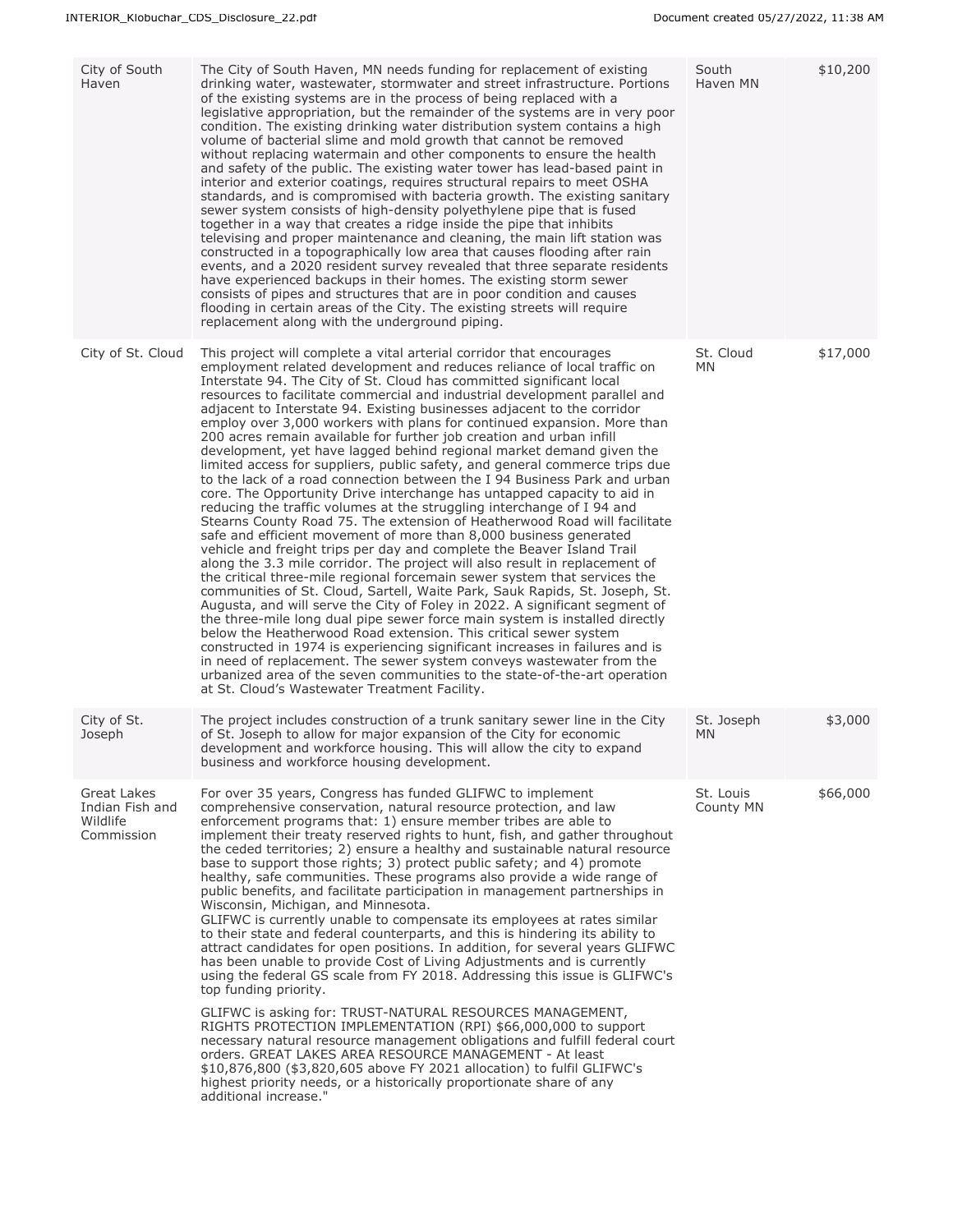| City of St.<br>Michael                | The City of St. Michael is proposing to upgrade our existing WWTP<br>including improvements to our headworks, liquid process and biosolids<br>processes/equipment. The project includes new biosolids handling,<br>headworks screening processing, and liquids processing.                                                                                                                                                                                                                                                                                                                                                                                                                                                                                                                                                                                                                                                                                                                                                                                                                                                                                                                                                                                                                                                                                                                                          | St. Michael<br><b>MN</b> | \$4,000 |
|---------------------------------------|---------------------------------------------------------------------------------------------------------------------------------------------------------------------------------------------------------------------------------------------------------------------------------------------------------------------------------------------------------------------------------------------------------------------------------------------------------------------------------------------------------------------------------------------------------------------------------------------------------------------------------------------------------------------------------------------------------------------------------------------------------------------------------------------------------------------------------------------------------------------------------------------------------------------------------------------------------------------------------------------------------------------------------------------------------------------------------------------------------------------------------------------------------------------------------------------------------------------------------------------------------------------------------------------------------------------------------------------------------------------------------------------------------------------|--------------------------|---------|
| Reconnect<br>Rondo                    | As the first of its kind, non-European context study in the country, the St.<br>Paul African American Historic and Cultural Context Study 1837 to 1975<br>begins the work of highlighting pivotal figures and locations in Minnesota<br>history interconnected with the Underground Railroad. Along with<br>Reverend Robert Thomas Hickman, founder of Pilgrim Baptist Church,<br>located in St. Paul Minnesota others like Joseph Farr and Thomas Williams<br>also named were key players between 1850 and 1865 and with specific<br>locations noted as hiding places for escaped slaves in the city before and<br>after its incorporation. This work will identify individuals, sites, and<br>locations verifying connections with the Underground Railroad and<br>encourage education and interpretive institution partnership in<br>development and delivery of curricula and programs pertaining to the<br>Underground Railroad in St. Paul.<br>The Rondo Underground Railroad Research and Education Project is<br>continuation and extension of the African American Cultural Context Study<br>1837-1976, conducted by the 106 Group for Aurora Saint Anthony<br>Neighborhood Development Corporation, a member of the Rondo<br>Roundtable.                                                                                                                                                                  | St. Paul MN              | \$150   |
| Minnesota<br>Transportation<br>Museum | Federal funds would be used for the urgent historic preservation of the<br>80,000 square foot Jackson Street Roundhouse. Specifically, the funds<br>would be used to replace the aging and unstable roof, foundation<br>stabilization and tuckpointing, and stabilization of the historic Great<br>Northern Power Plant building, which is designated for museum and<br>archives expansion.<br>This work must begin as soon as possible due to factors such as 1) safety<br>of visitors, volunteers and staff, 2) rapidly increasing pace of infrastructure<br>deterioration, 3) need to stabilize and preserve buildings to house an<br>incoming exhibit in the next two years: MTM has received the private<br>business coach that belonged to James J. Hill, founder of the Great<br>Northern Railroad. It is currently under a multi-million-dollar restoration. It<br>holds historic significance to Minnesota since much of the business dealings<br>that built Minnesota's commerce and economy were originally conducted in<br>this coach. It will become the most significant artifact to the museum, and<br>it must have a secure facility to keep it safe. It will return from restoration<br>to the Jackson Street Roundhouse in 2023.                                                                                                                                                                  | St. Paul MN              | \$500   |
| Town of<br>Thomson                    | "The Town of Thomson, known locally as Esko, desires to plan, design and<br>build a potable water system to serve its residents with a safe and reliable<br>water supply. Thomson is one of the fastest growing communities in NE<br>Minnesota, with a population of over 5,500 and is situated between two<br>job centers in Duluth and Cloquet. Currently, Town residents receive<br>drinking water entirely from individual wells on each property. This request<br>asks for funding for the planning and preconstruction activities necessary<br>to develop the project.<br>Residents, businesses, and the local schools have all reported quality<br>issues with their drinking water. If any, the treatment of water is being<br>implemented individually property by property. Meeting drinking water<br>standards for all the Town residents, businesses, and schools is a top<br>priority and this project will allow Town leaders to look for a cost-effective<br>approach to implementing a system that includes the necessary supply<br>wells, treatment equipment, and distribution piping.<br>Providing quality water has been a goal for decades as highlight in both<br>the 2000 and the 2020 version of the Town's Comprehensive Plans. The<br>Town's goal with this project is to take a first steps necessary to tackle the<br>regulatory and practical challenges in creating a water utility." | Thomson MN               | \$250   |
| City of Tower                         | "The Tower-Breitung Wastewater Board (TBWB) has operated under a<br>joint-powers agreement since 1986 between the City of Tower (population<br>478) and Breitung Township (population 662). TBWB operates and<br>maintains two wells, a water plant, a water tower, a wastewater plant<br>consisting of three stabilization ponds, two sanitary sewer lift stations, and<br>15,000 feet of force main lines.<br>TBWB's existing wastewater facility constructed in 1988 is operating near<br>full capacity, which is a wet weather flow of 172,000 gallons per day.<br>TBWB has been making improvements to reduce its inflow and infiltration,<br>but additional capacity is still needed to accommodate increases in<br>population and service area. This project would be the construction of a<br>fourth stabilization pond increasing the existing three-cell, 26.4-acre pond<br>facility by 13.2 acres and providing these communities with necessary                                                                                                                                                                                                                                                                                                                                                                                                                                                         | <b>Tower MN</b>          | \$4,250 |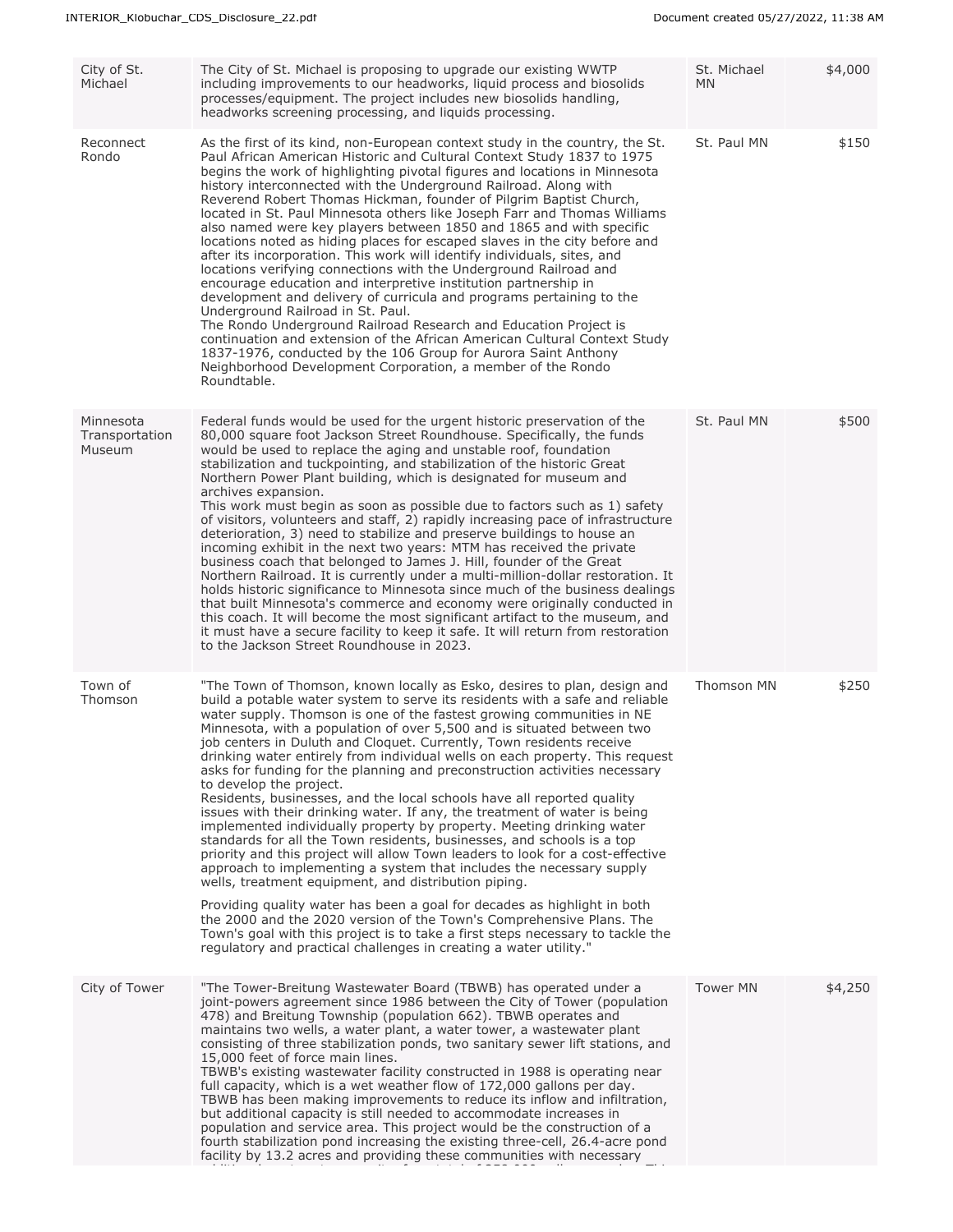|                       | additional wastewater capacity, for a total of 258,000 gallons per day. This<br>expansion would be feasible if the MPCA revised permitting would allow the<br>facility to maintain its current permitted Total Phosphorus limit of 1 mg/L<br>along with no other significant changes, through an anti-degradation<br>analysis of all effluent limits."                                                                                                                                                                                                                                                                                                                                                                                                                                                                                                                                                                                                                                                                                                                                                                                                                                                                                                                                                                                                                                                                                                                                                                                                                                                                                                                                 |                         |         |
|-----------------------|----------------------------------------------------------------------------------------------------------------------------------------------------------------------------------------------------------------------------------------------------------------------------------------------------------------------------------------------------------------------------------------------------------------------------------------------------------------------------------------------------------------------------------------------------------------------------------------------------------------------------------------------------------------------------------------------------------------------------------------------------------------------------------------------------------------------------------------------------------------------------------------------------------------------------------------------------------------------------------------------------------------------------------------------------------------------------------------------------------------------------------------------------------------------------------------------------------------------------------------------------------------------------------------------------------------------------------------------------------------------------------------------------------------------------------------------------------------------------------------------------------------------------------------------------------------------------------------------------------------------------------------------------------------------------------------|-------------------------|---------|
| City of Tower         | "We have two main issues we are trying to solve, growth for the city and<br>potential environmental issues.<br>First is to expand our sewer and water system to an area adjacent to<br>where our utilities end. The project would include approximately 1800 feet<br>of water line and 3200 feet of sewer pipe with a lift station and the<br>restoration of the street. Currently all of the businesses and residents in<br>this area have well water and septic systems.                                                                                                                                                                                                                                                                                                                                                                                                                                                                                                                                                                                                                                                                                                                                                                                                                                                                                                                                                                                                                                                                                                                                                                                                             | <b>Tower MN</b>         | \$1,725 |
|                       | Second, our belief is this is one of the only 2 locations that still have clay<br>tile for sewer pipe in the city. The project would dig up about 400 feet of<br>South Third Street and about 80 feet in front of 607 South Third St. replace<br>the clay tile with an approved material sewer main.                                                                                                                                                                                                                                                                                                                                                                                                                                                                                                                                                                                                                                                                                                                                                                                                                                                                                                                                                                                                                                                                                                                                                                                                                                                                                                                                                                                   |                         |         |
|                       | During proactive inspections of the sewer main upstream from this<br>expansion our cameras found clay tile that was collapsing and full of tree<br>roots. The breaks and roots in the line causes sewage to leak into the<br>ground, blockages and backups of sewage. One of the big issues for the<br>city is it causes Inflow and infiltration (I&I). The I&I causes ground water<br>to enter our sewer system which pulls in potential contaminants and fills<br>our treatment pond with water that should never have been in the system<br>and is taking up capacity of treatment that stresses a system already<br>reaching capacity."                                                                                                                                                                                                                                                                                                                                                                                                                                                                                                                                                                                                                                                                                                                                                                                                                                                                                                                                                                                                                                            |                         |         |
| City of Tyler         | In early 2018, the City of Tyler received heavy rainfall events that resulted<br>in localized flooding. The poor condition of the City's undersized primary<br>wastewater main became apparent from that point on when sewage began<br>to backup in residential basements after every significant rainfall event. It<br>became the City's #1 goal to improve the wastewater infrastructure to<br>reduce environmental and health impacts, ensure long-term economic<br>growth, and keep utility rates for low to moderate-income residents at a<br>reasonable rate. Mid 2019, engineering plans were completed and the<br>project's initial estimate came in at \$4.4 million. Due to the cost being<br>more than the city could afford with current debt obligations, the city<br>made the decision to pursue Federal and State grants and made a request<br>for the inclusion in the 2020 MN State Bonding Bill. Being unsuccessful in<br>the February 2021, the city felt that they could no longer wait and decided<br>to proceed with obtaining bids for the project. COVID-19 and the Polar<br>Vortex that struck Texas resulted in a low bid of \$7.29 million. The high<br>cost forced the city to seek assistance through the 2022 Bonding Bill and<br>CDS funding. The city is requesting assistance for 50% of the cost of the<br>project which will go towards a Wastewater Rehabilitation project that<br>includes re-routing and replacing 2.3 miles of failing infrastructure and<br>updating the system's primary lift station. Completing this project will<br>improve the overall function of the city's entire wastewater system and<br>ensure community viability. | <b>Tyler MN</b>         | \$3,646 |
| City of West<br>Union | The City of West Union's current lack of publicly owned wastewater<br>infrastructure is risking a threat of contamination to groundwater and the<br>environment. The City of West Union is an unsewered community. They do<br>not have a publicly owned wastewater infrastructure system which has<br>resulted in the failure to protect groundwater due to leaking and<br>non-conforming ISTS systems. The City of West Union requires the design<br>and construction of a sanitary sewer collection and wastewater treatment<br>systems to protect the health and safety of their residents and the<br>environment.<br>Each property in West Union has a privately-owned subsurface individual<br>sewage treatment system (ISTS). Currently 39 subsurface sewage<br>treatment systems existing in West Union. Recent compliance inspections<br>were conducted on a sampling of 7 properties scattered throughout West<br>Union. All 7 failed, 5 of these due to leaking tanks below operating levels,<br>and all 7 due to non-conforming soils. In summary, , 27 systems were<br>classified as failure to protect groundwater, 5 of these also having setback<br>issues. And 3 of the remaining having setback issues due to lack of<br>available property to install a new conforming ISTS.<br>A new centralized gravity wastewater collection system is proposed.<br>Wastewater would be collected from each home or entity and discharge to<br>a centralized lift station that will then pump sewage into a new 2-celled<br>wastewater treatment pond.                                                                                                                            | West Union<br><b>MN</b> | \$6,321 |